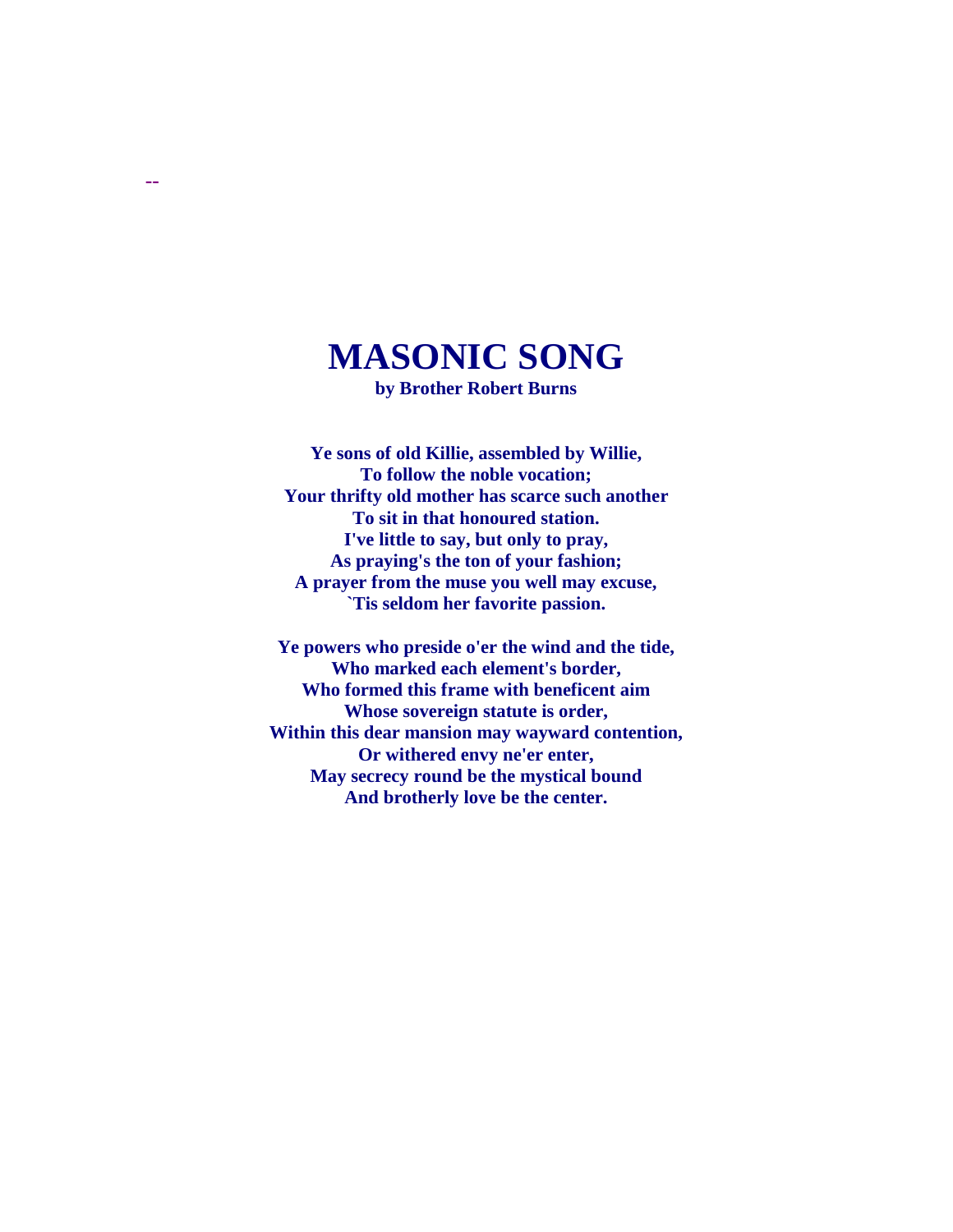#### **ADIEU, A HEART-WARM, FOND ADIEU**

**by Brother Robert Burns**

**Adieu, a heart warm, fond adieu, Dear brothers of the mystic tie! Ye favored, ye enlightened few, Companions of my social joy! Tho' I to foreign lands must hie, Pursuing fortune's slidd'ry ba',-- With melting heart and brimful eye, I'll mind you still, though far awa'.**

**Oft have I met your social band, An' spent the cheerful, festive night; Oft, honored with supreme command, Presided o'er the sons of light; And by that Hieroglyphic bright, Which none but Craftsmen ever saw, Strong memory on my heart shall write Those happy scenes, when far awa'.**

**May freedom, harmony and love Unite you in the grand design, Beneath th' omniscient Eye above, The glorious Architect divine; -- That you may keep the unerring line, Still rising by the plummet's law, Till order bright completely shine, Shall be my prayer when far awa'.**

**And you farewell, whose merits claim Justly that highest badge to wear,-- Heaven bless your honored, noble name,**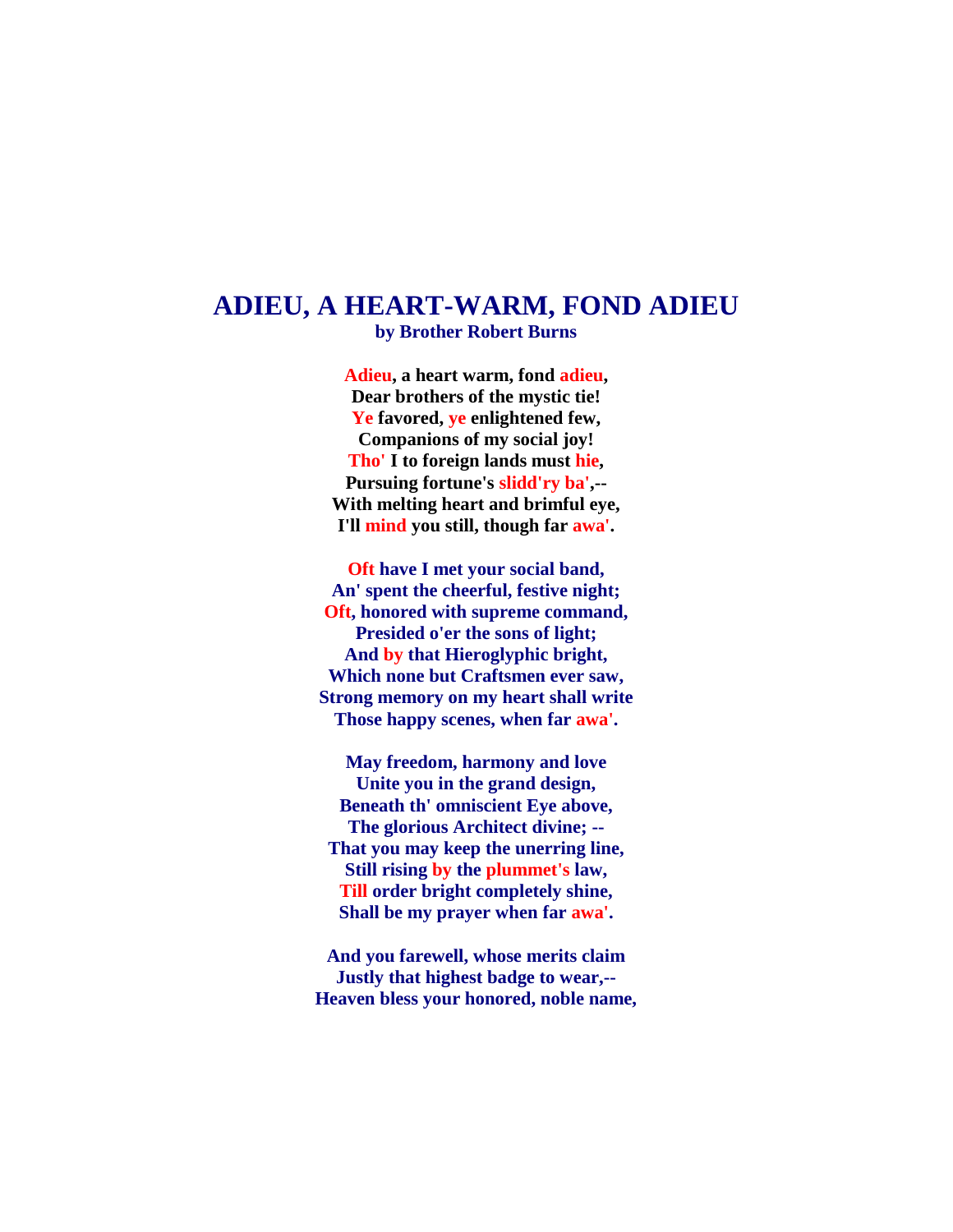**To Masonry and Scotia dear! A last request, permit me here; When yearly ye assemble a', One round, -- I ask it with a tear To him, the Bard, that's far awa'.**

#### **THE LEVEL AND THE SQUARE**

**by Brother Rob Morris** *Poet Laureate of Freemasonry*

*(This poem, written in August, 1854, is the most popular Masonic Poem of all time.)*

**We meet upon the Level and we part upon the Square. What words of precious meaning, those words Masonic are! Come, let us contemplate them! They are worthy of a thought; In the very walls of Masonry the sentiment is wrought.**

**We meet upon the Level, though from every station come, The rich man from his palace and the poor man from his home; For the rich must leave his wealth and state outside the Mason's door, And the poor man finds his best respect upon the Checkered Floor.**

**We act upon the Plumb - 'tis the orders of our Guide.**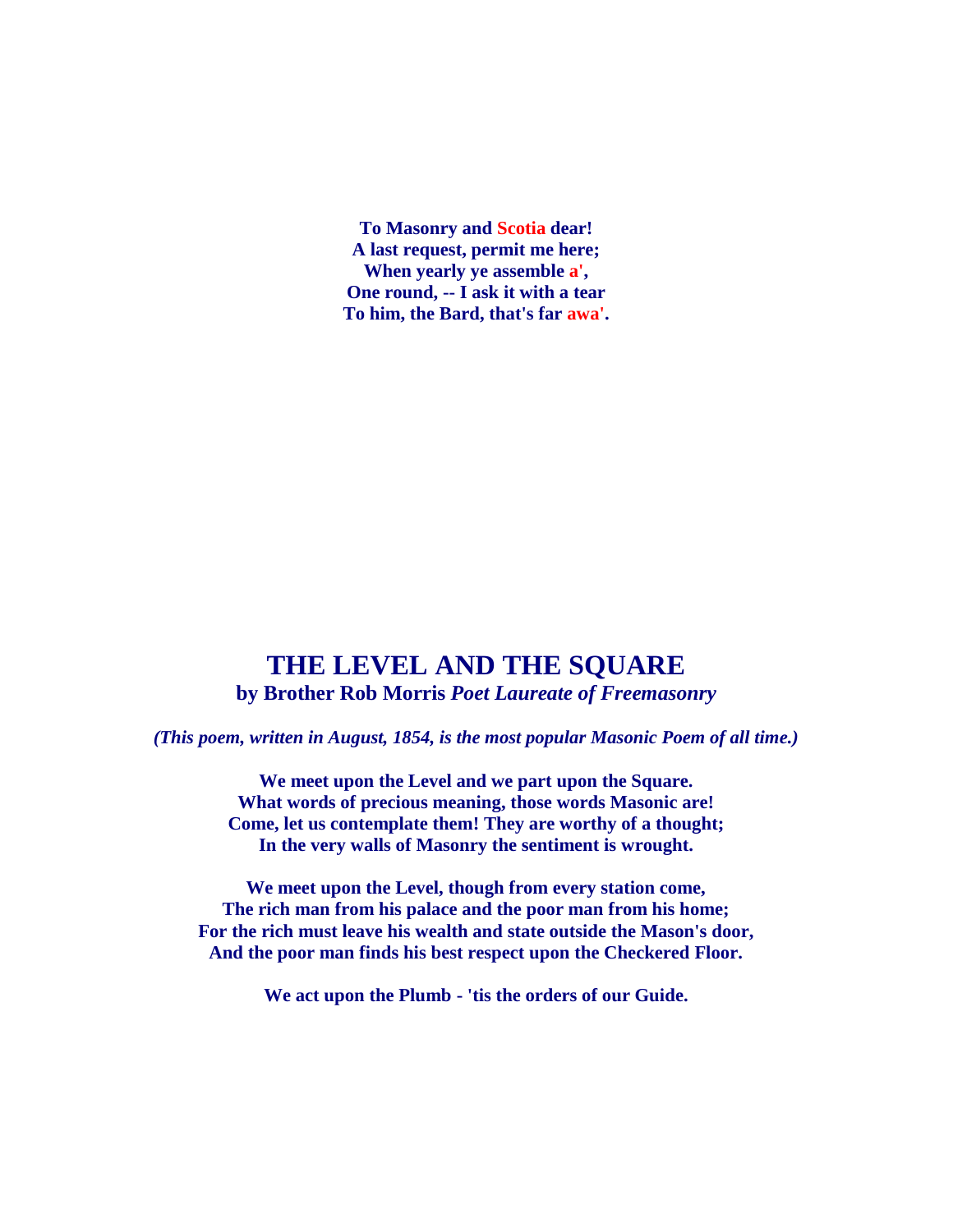**We walk upright in virtue's way and lean to neither side; The All-Seeing Eye that reads our hearts doth bear us witness true That we still try to honor God and give each man his due.**

**We part upon the Square, for the world must have its due; We mingle with the multitude, a faithful band and true. But the influence of our gatherings in memory is green, And we long upon the Level to renew the happy scene.**

**There's a world where all are equal - we are hurrying toward it fast, We shall meet upon the Level there when the gates of Death are past; We shall stand before the Orient, and our Master will be there To try the blocks we offer with His own unerring Square.**

**We shall meet upon the Level there, but never thence depart. There's a Mansion - 'tis all ready for each trusting, faithful heart. There's a Mansion, and a welcome, and a multitude is there Who have met upon the Level and been tried upon the Square.**

**Let us meet upon the Level, then while laboring patient here; Let us meet and let us labor, though the labor be severe; Already in the Western sky the signs bid us prepare To gather up our Working Tools and part upon the Square.**

**Hands round, ye faithful Brotherhood, the bright fraternal Chain. We part upon the Square below to meet in Heaven again! What words of precious meaning, those words Masonic are -- We meet upon the Level and we part upon the square**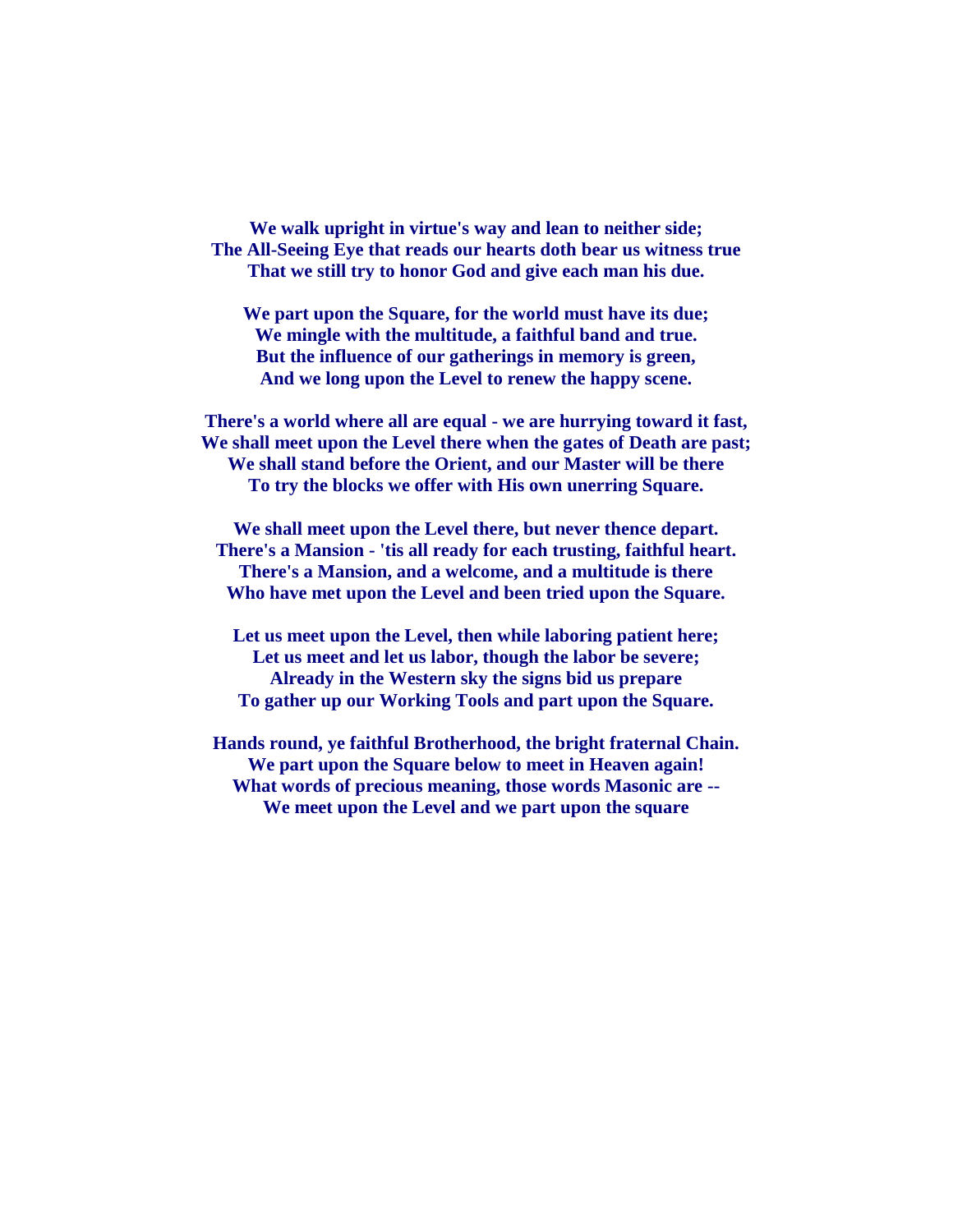#### **MIND OF GOD**

**by Brother Rob Morris**

**And can we know the mind of God, A window to the will supreme? And is His purpose all exposed to human eye, so faint and dim? Look! Open upward broadly lies The Word of God -- the unerring Law, Threatening and promising by turns, As Masons yield to fear or love, Oh, be it ours to walk therein, And at the end have sure reward!**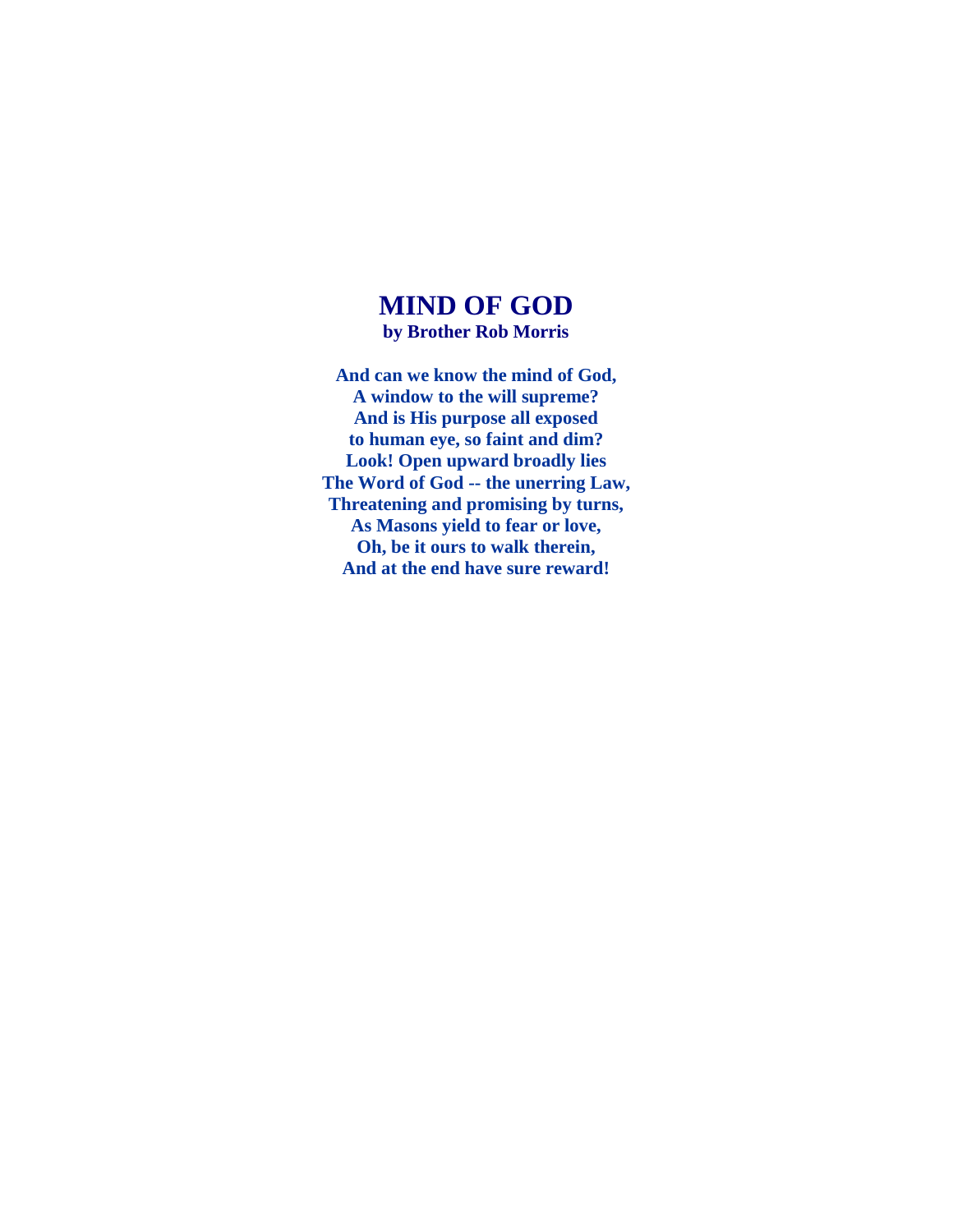#### **THE MODEL MASON by Brother Rob Morris**

**There's a fine old Mason in the land, he's genial, wise and true, His list of brothers comprehends, hear brothers, me and you; So warm his heart the snow blast fails to chill his generous blood, And his hand is like a giant's when outstretched to man or God; -- Reproach nor blame, nor any shame, has checked his course or dimmed his fame -- All honor to his name!**

**This fine old Mason is but one of a large family: In every lodge you'll find his kin, you'll find them two or three; You'll know them when you see them, for they have their father's face, A generous knack of speaking truth and doing good always; -- Reproach nor blame, nor any shame, has checked their course or dimmed their fame -- Freemason is their name!**

**Ah, many an orphan smiles upon the kindred as they pass; And many a widow's prayers confess the sympathizing grace; The Father of this Brotherhood himself is joyed to see; Their works -- they're numbered all in Heaven, those deeds of charity! Reproach nor blame, nor any shame, there check their course or dim their fame -- All honor to their name!**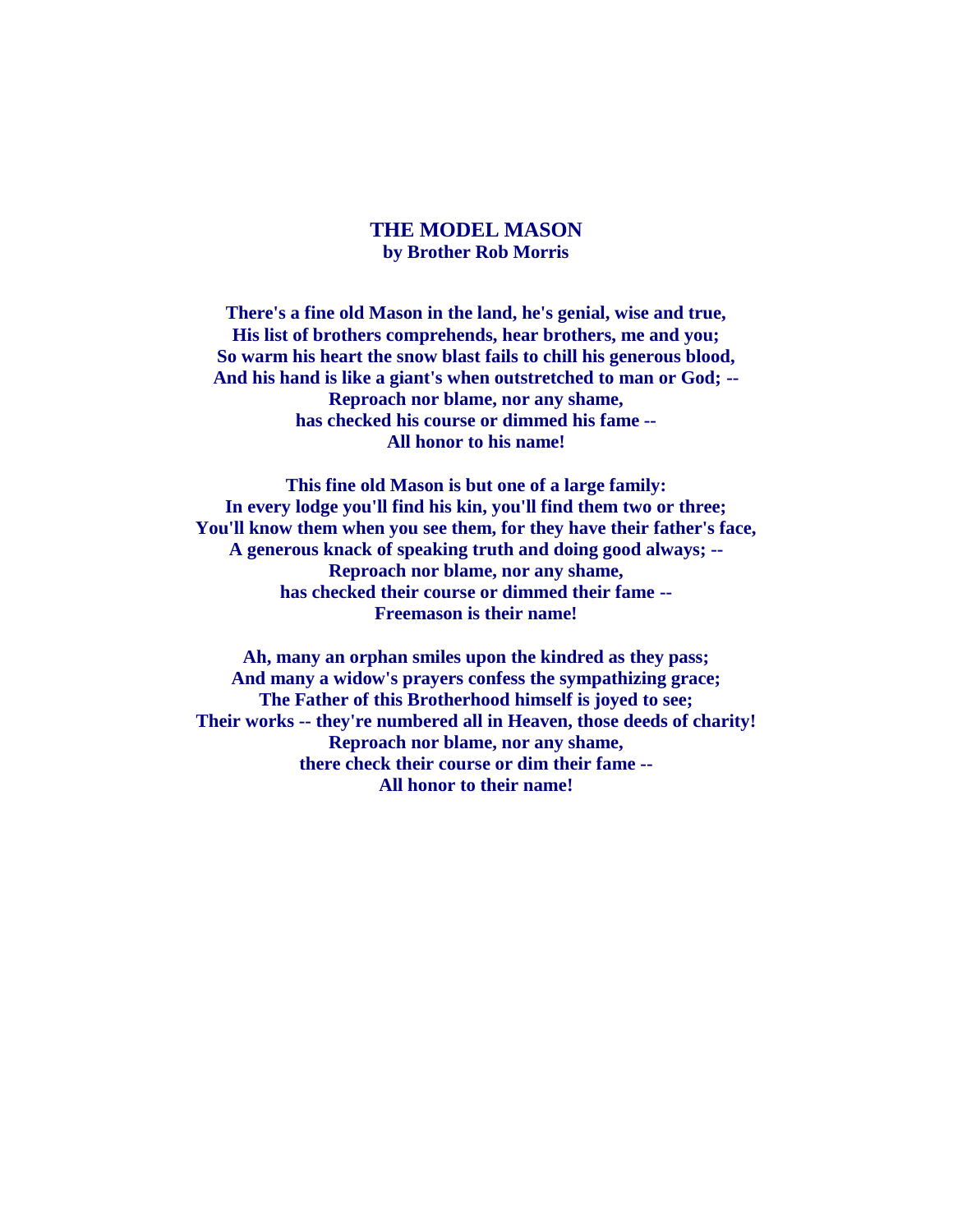#### **THE MASON'S PLEDGE**

**by Brother Rob Morris**

**Brother, hearken, while I tell you What we Masons pledged to do When, prepared at yonder altar, We assumed the Mason's vow! Foot and knee, breast, hand and cheek -- Hearken while I make them speak!**

**Foot to foot, on mercy's errand, When we hear a brother's cry, Hungry, thirsty, barefoot, naked, With God's mercy let us fly. This of all our thoughts the chief, How to give him quick relief.**

**Knee to knee, in earnest praying, None but God to hear or heed, All our woes and sins confessing, Let us for each other plead; By the spirit of our call, Let us pray for brothers all.**

**Breast to breast, in sacred casket, At life's center let us seal Every truth to us entrusted, Nor one holy thing reveal! What a Mason vows to shield, Let him die, but never yield.**

**Hand to back, a brother's falling, Look, his burdens are too great.**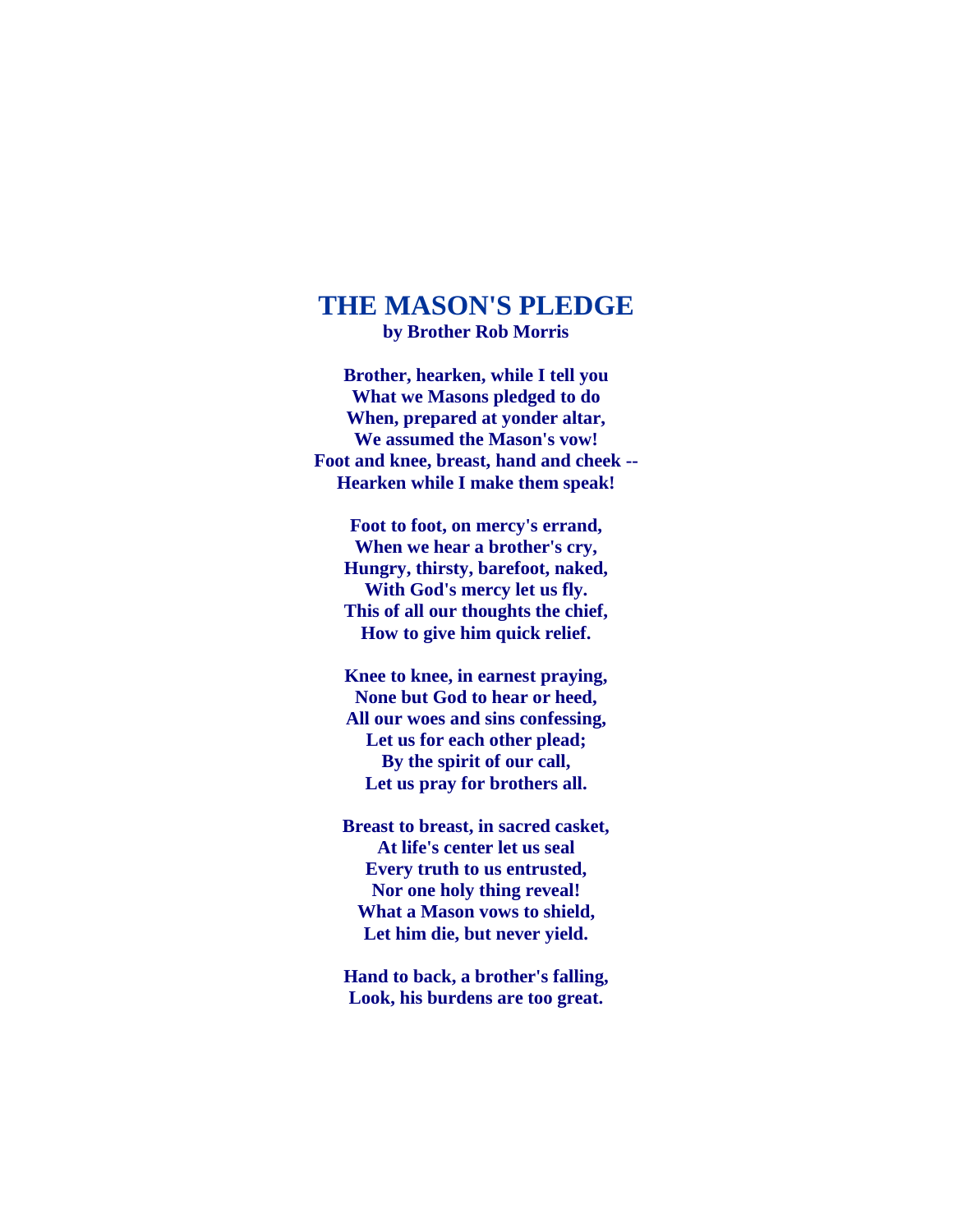**Stretch the generous hand and hold him Up before it is too late. The right arm's a friendly prop, Made to hold a brother up.**

**Cheek to cheek, in timely whisper When the temper strives to win. Urge the brother's bounden duty, Show him the approaching sin. Point to him the deadly snare, Save him with a brother's care.**

#### **THE FIVE POINTS OF FELLOWSHIP by Brother Rob Morris**

**Joyful task it is, dear brothers Thus to take upon the lip With full heart, and fitting gesture, All our points of fellowship. Foot and knee, breast, hand, and cheek Each a measured part shall speak: Speak of answering mercy's call; Speak of prayer for Masons all; Speak of keeping secrets duly;**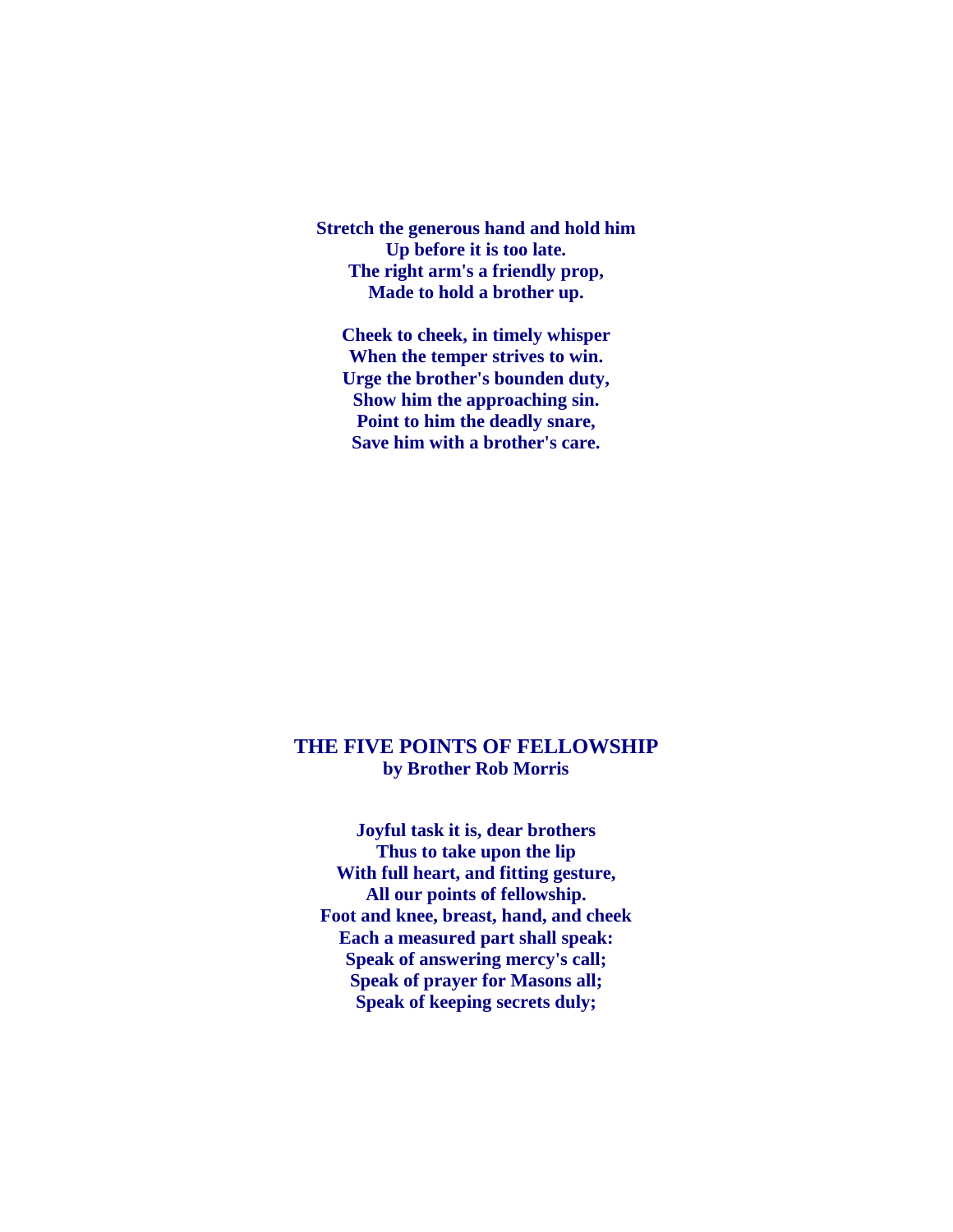**Speak of stretching strong hand truly; Speak of whispering the unruly.**

**Foot to foot: 'tis mercy's mandate, When is heard the plaintive sigh, Hungry, thirsty, homeless, naked, On the wings of aid to fly; Hasten, mitigate the grief -- Hasten, bear him quick relief! Quick with bread to feed the hungry; Quick with raiment for the naked; Quick with shelter for the homeless; Quick with heart's deep sympathy.**

**Knee to knee: in silence praying, Lord, give listening ear this day! Every earthly stain confessing, For all tempted Masons pray! Perish envy, perish hate, For all Masons supplicate. Bless them, Lord upon the ocean; Bless them perishing in the desert; Bless them falling 'neath temptation Bless them when about to die!**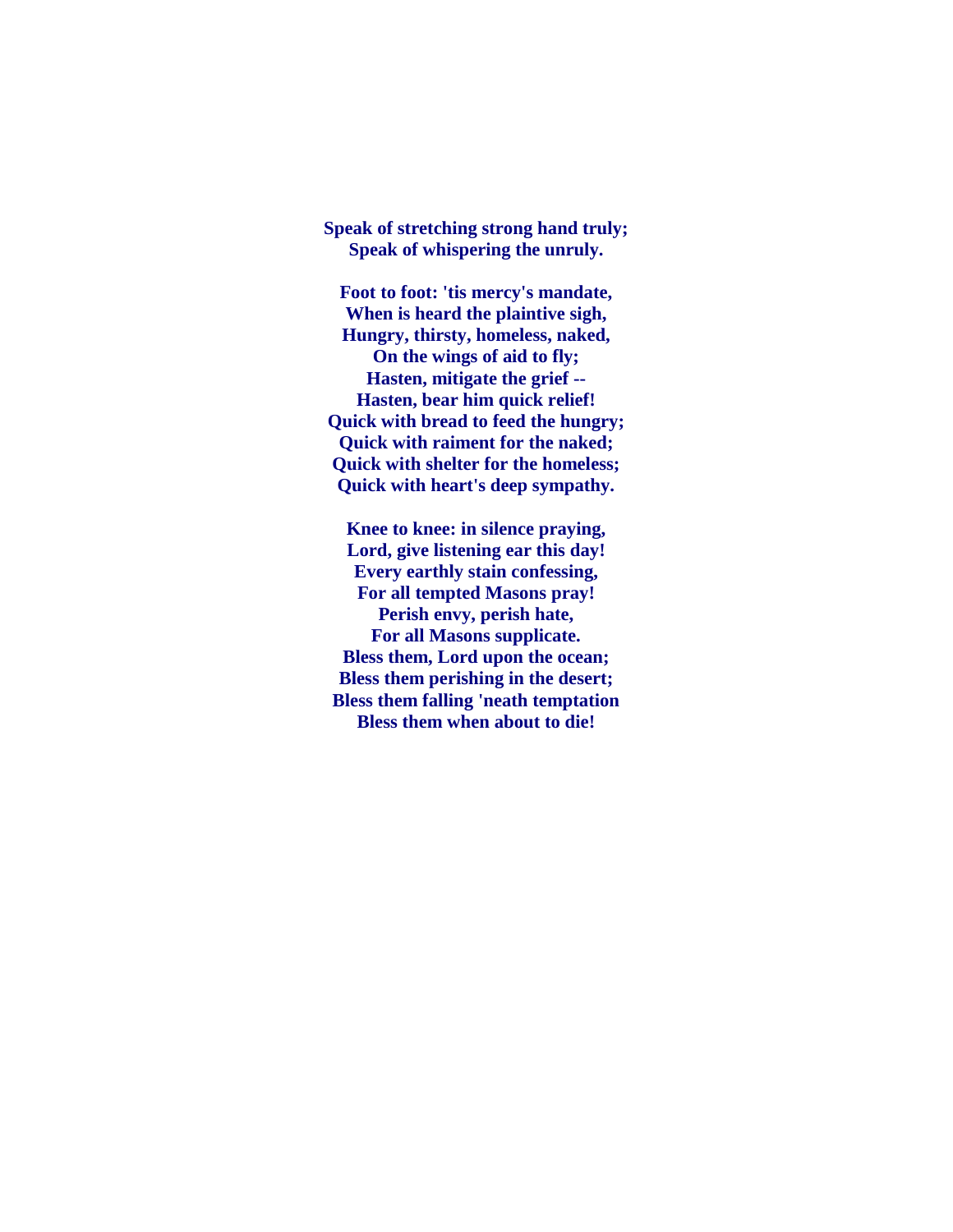# **The Work**

*by Brother Montford C. Holley*

**The gavel sounds and all is still: The Master speaks, proclaims his will: Each one obeys, takes up his tools. Inspects the plan, consults the rules: With trowel and level, plumb and square, Each stone is set exactly where The plan provides, the drawing shows And day by day the Temple grows: The porch is finished, pillars placed; The strands of net-work interlaced; The chambers furnished, pavement laid, The sacred vessels all displayed: The walls are standing straight and true; The roof is on, the labor through: The Master speaks, The work is done:**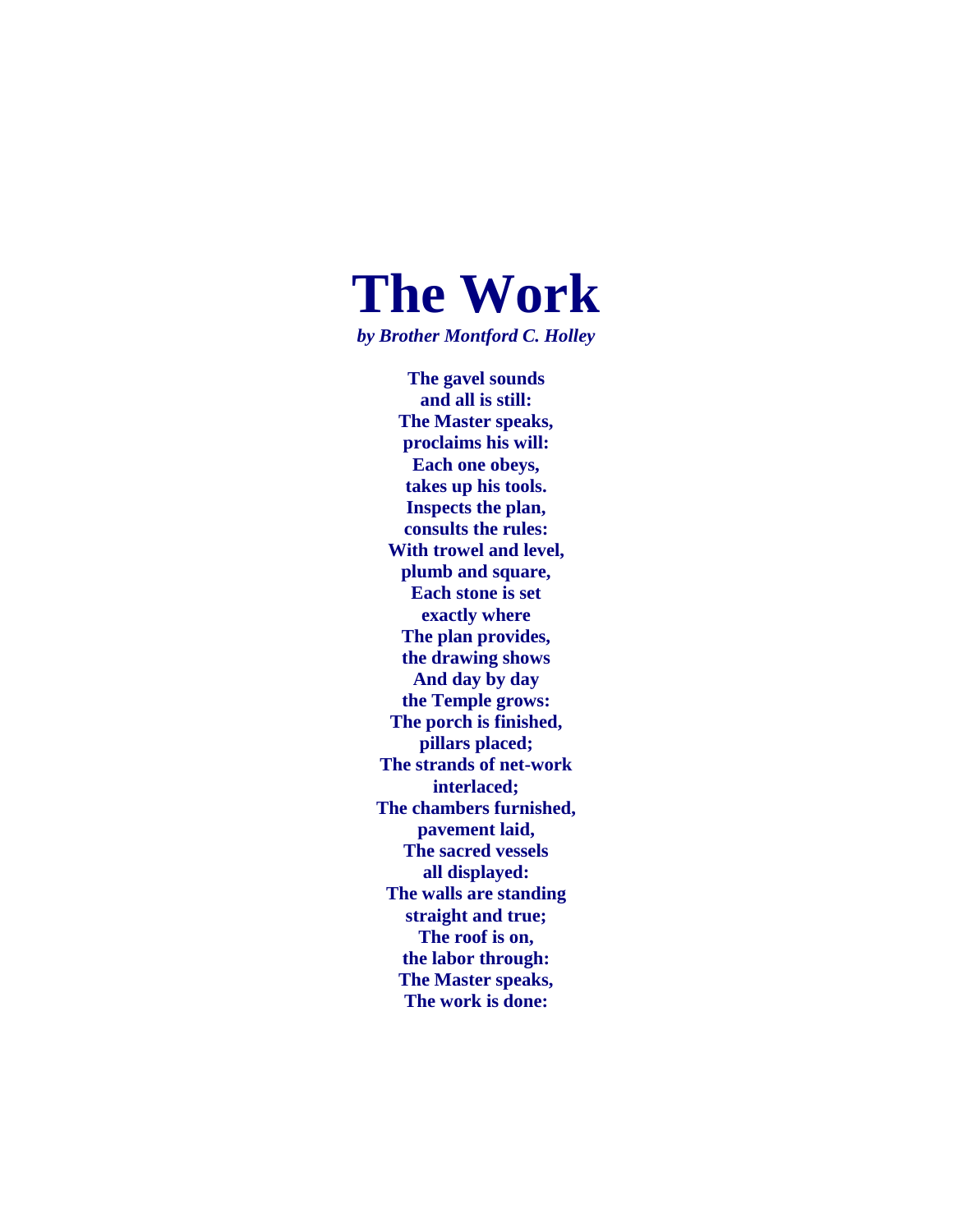**The gavel sounds, God calls us home.**

*Thanks to WBro. Ross Schacher, Franklin Lodge AF&AM Grafton, MA*

#### **IN THE GLORIOUS HOUR OF DAWNING**

**In the glorious hour of dawning When the sun begins to peep From above the farthest hilltops, To arouse us from our sleep; Then we pray to God our Master To direct us through the day, To avoid the trials and pitfalls That assail us on our way.**

**When the sun at high meridian, The glory of the day, Informs each weary pilgrim That he's half along the way; Then we turn to God all glorious**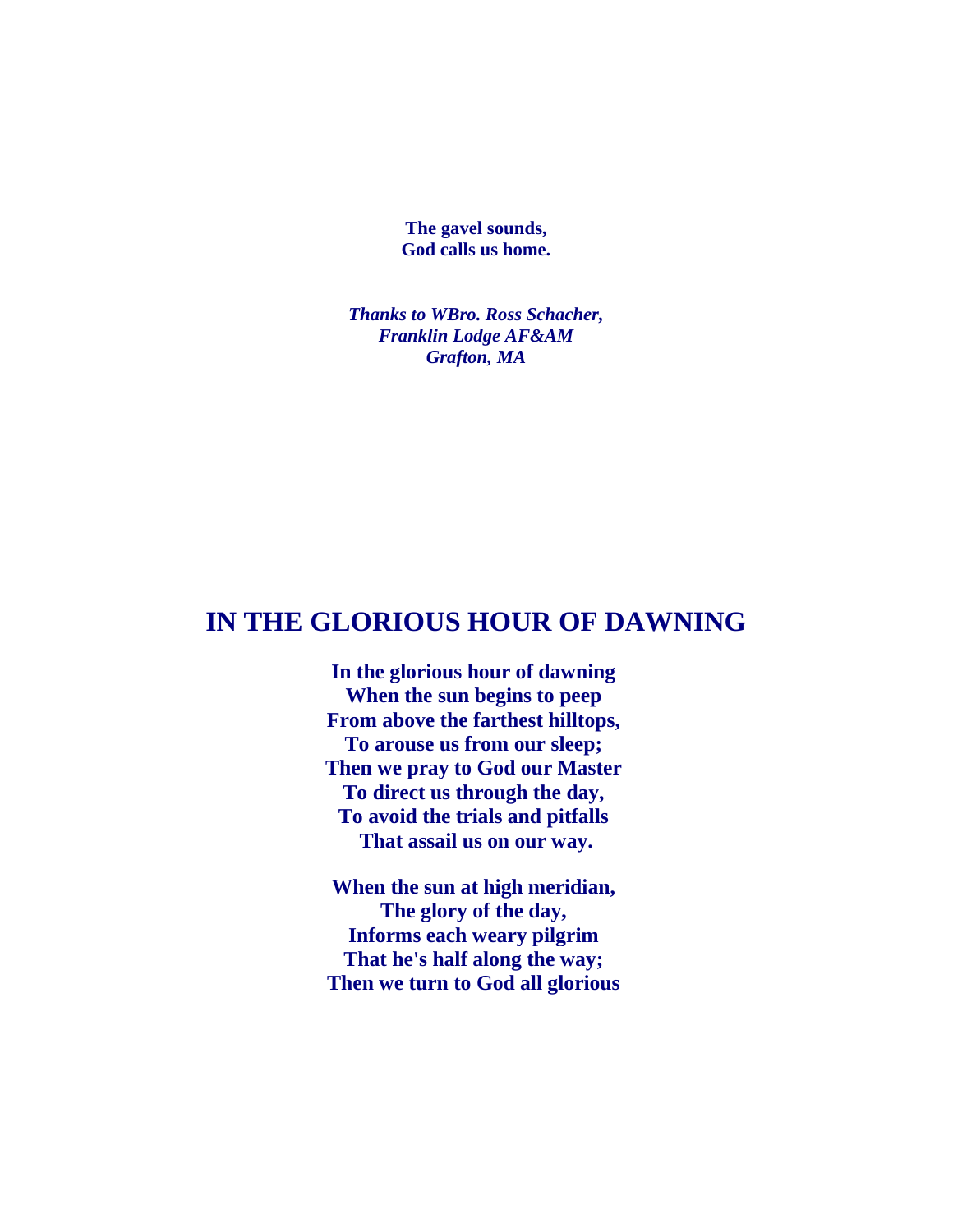**For strength to stand the test That will give us welcome entry In that dwelling of the Blest.**

**The sun in the west at evening Marks the closing of our day; Then we cry to God our Father And to Him humbly pray For grace that's all sufficient, For love that's all sublime, That will guard us through the Valley And bring us Home in time.**

*Thanks to Bro. David Wallace in England, I can now give proper credit for this fine poem. It was written by J. F. Clendening, P.G.M. of Tenn. This poem is also published in* [www.phoenixmasonry.org/the\\_builder\\_1922\\_march.htm](http://www.phoenixmasonry.org/the_builder_1922_march.htm)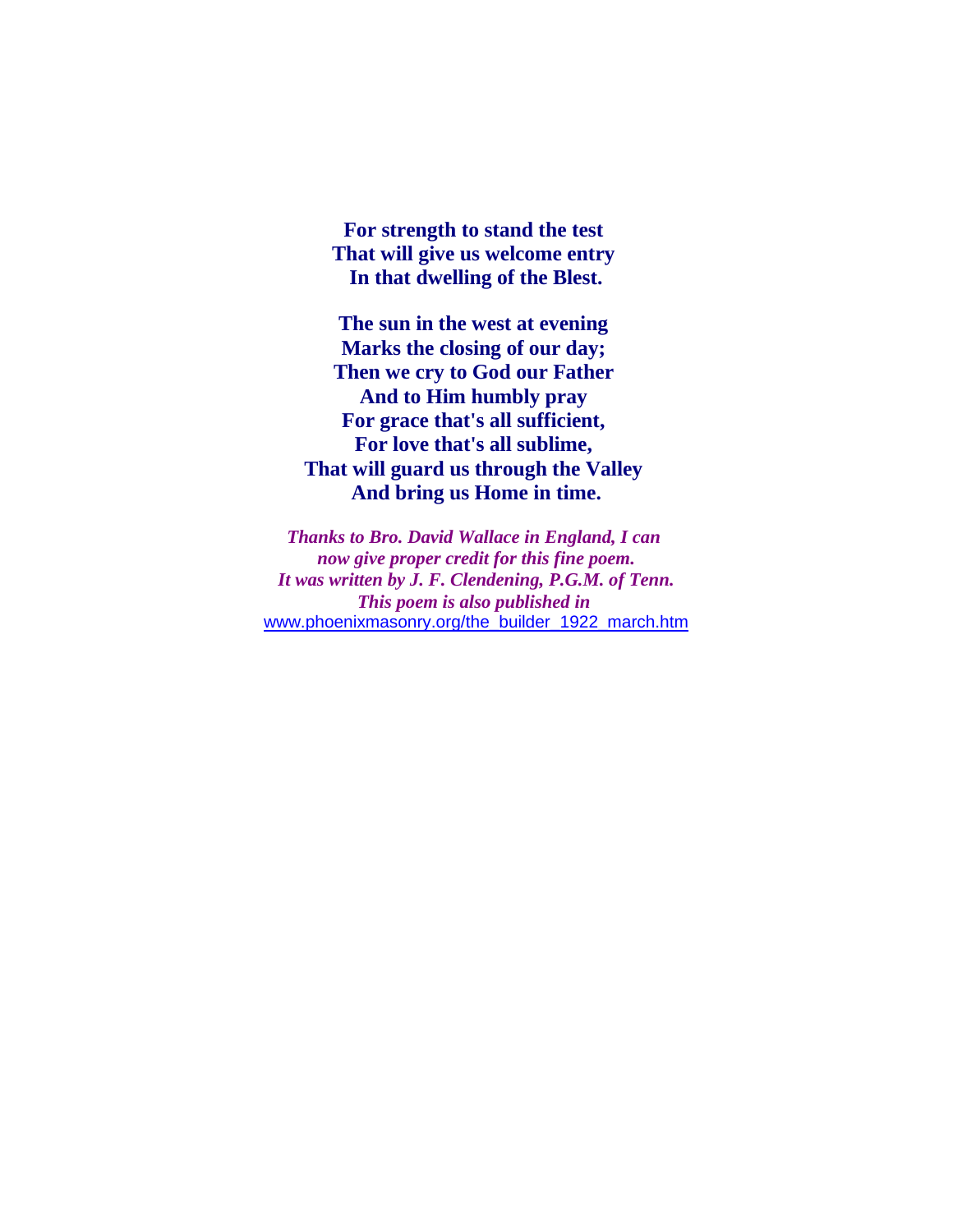#### **Last Night I Knelt Where Hiram Knelt**

**Last night I knelt where Hiram knelt and took an obligation. Today I'm closer to my God for I'm a Master Mason.**

**Though heretofore my fellow men seemed each one like the other, today I search each one apart. I'm looking for my brother.**

**And as I feel his friendly grip it fills my heart with pride. I know while I am on the square that he is by my side.**

**His footsteps on my errand go if I should such require. His prayers will lead in my behalf if I should so desire.**

**My words are safe within his breast as though within my own, his hand forever at my back to help me safely home.**

**Good counsel whispers in my ear and warns of any danger. By square and compass, Brother now**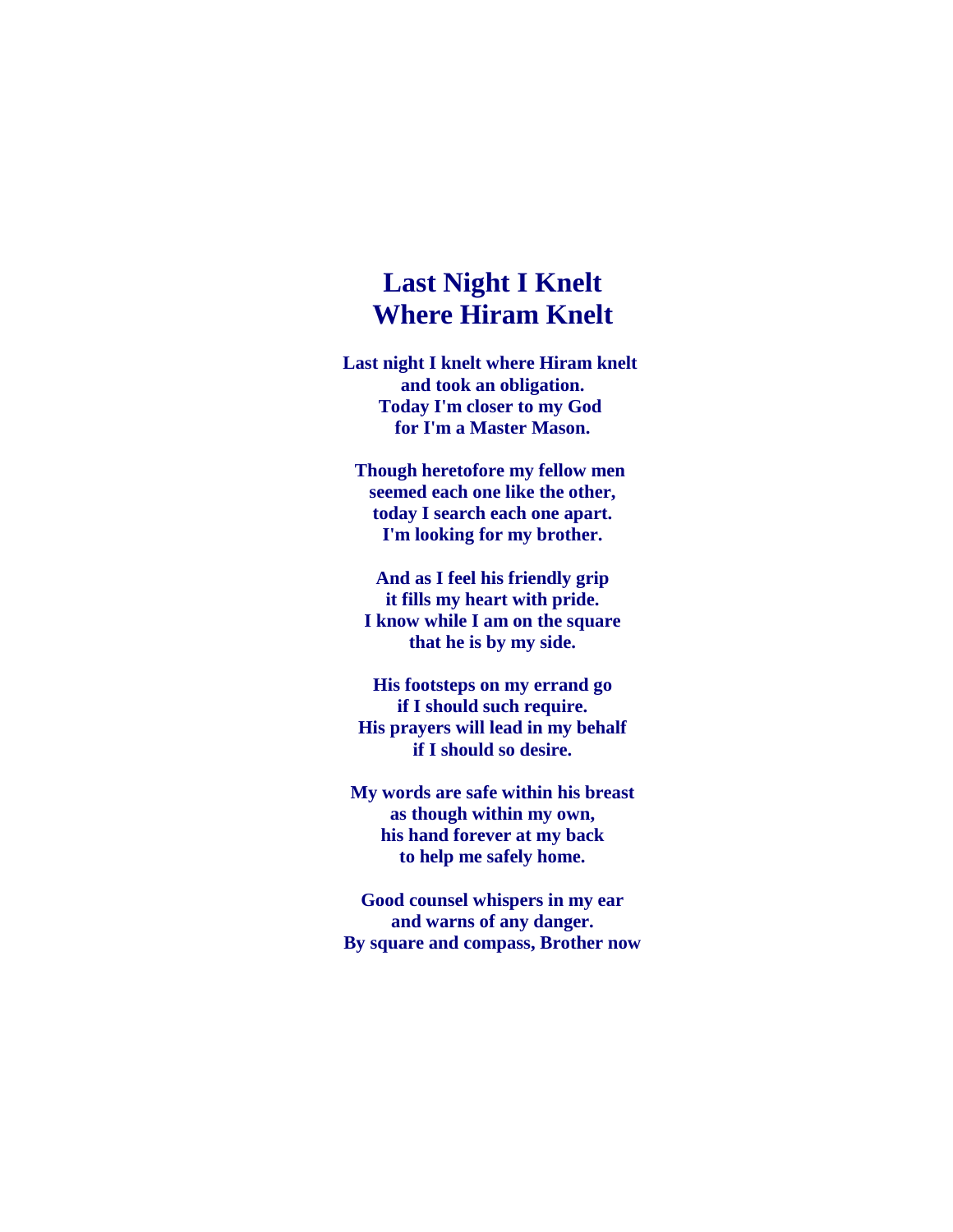**who once would call me stranger.**

**I might have lived a moral life and risen to distinction without my Brothers helping hand and the fellowship of Masons.**

**But God, who knows how hard it is to resist life's temptations, knows why I knelt where Hiram knelt and took that obligation.**

*(author unknown)*

Further note....

Researchers at the GL of Tennessee have assured me that there was never a PGM of TN by the name of Clendening. The final credit for this fine poem must simply be J.F. Clendening. This does not detract from it's quality and Masonic content. *RPD*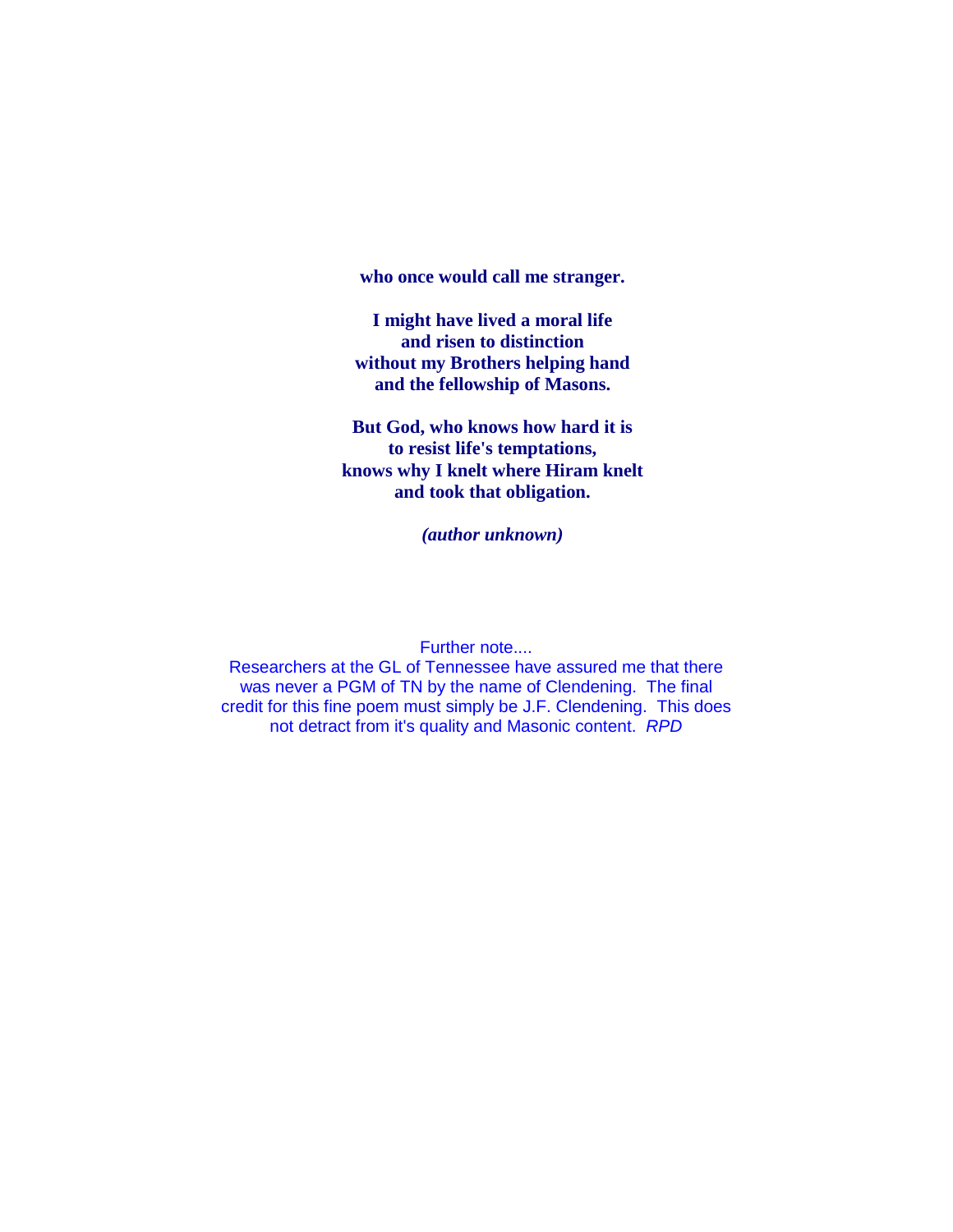## **I See You've Traveled Some**

**Wherever you may chance to be; wherever you may roam: far away in foreign lands or just at Home, Sweet Home; It always gives you pleasure, it makes your heart strings hum just to hear the words of cheer - "I see you've traveled some."**

**When you get the brother's greeting and he takes you by the hand, it thrills you with a feeling you cannot understand. You feel that bond of brotherhood; that tie that's sure to come when you hear him say in a friendly way, "I see you've traveled some."**

**And if you are a stranger in a strange land, all alone If fate has left you stranded, dead broke and far from home, if a stranger stops and takes your hand, it thrills you - makes you dumb, when he says with a grip of fellowship, "I see you've traveled some."**

**And when your final summons comes to take a last long trip. Adorned with Lambskin Apron white**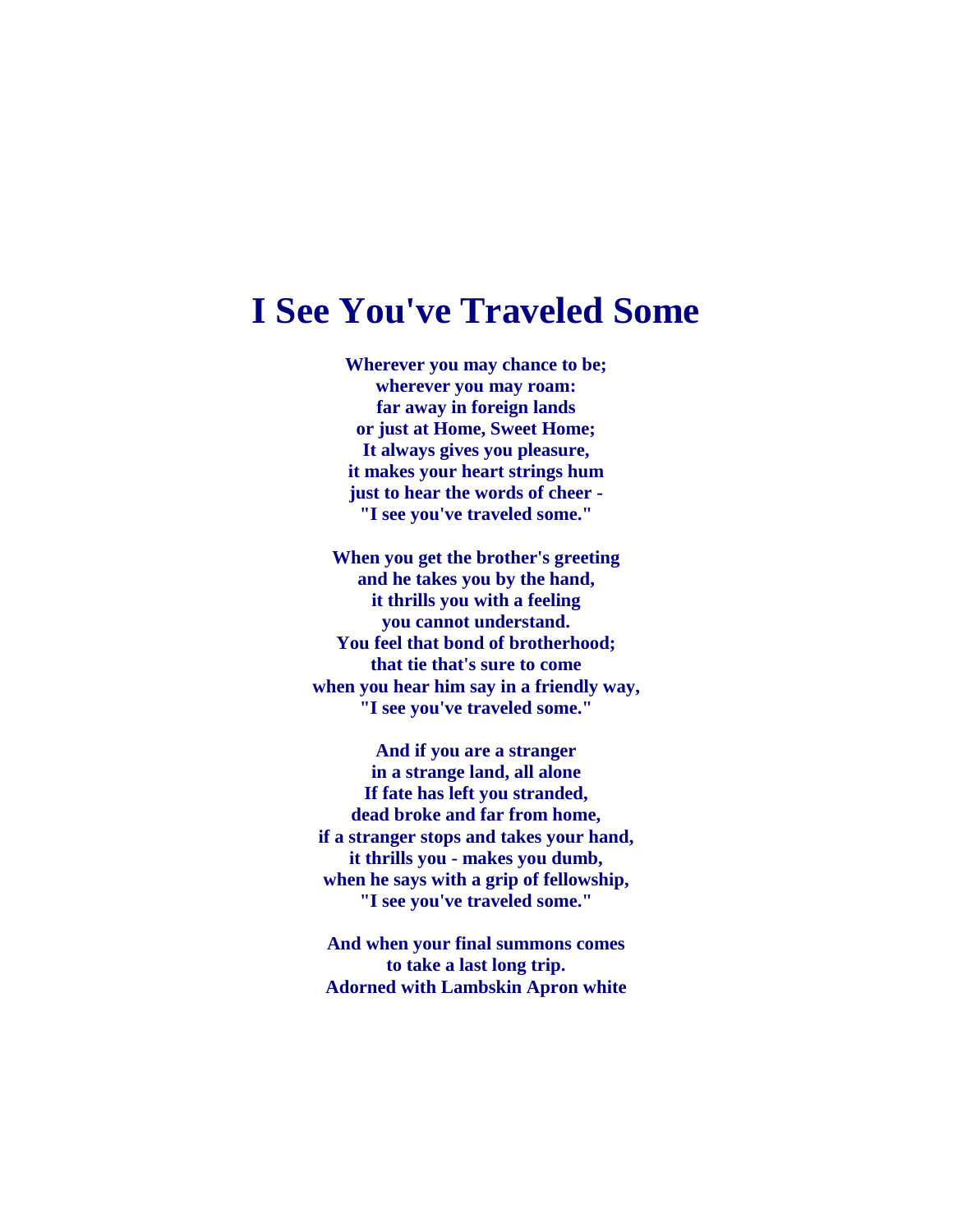**and gems of fellowship. The Tiler at the Golden Gate with square and rule and plumb will size up your deeds and say "Walk in, I see you've traveled some."**

*(author unknown)*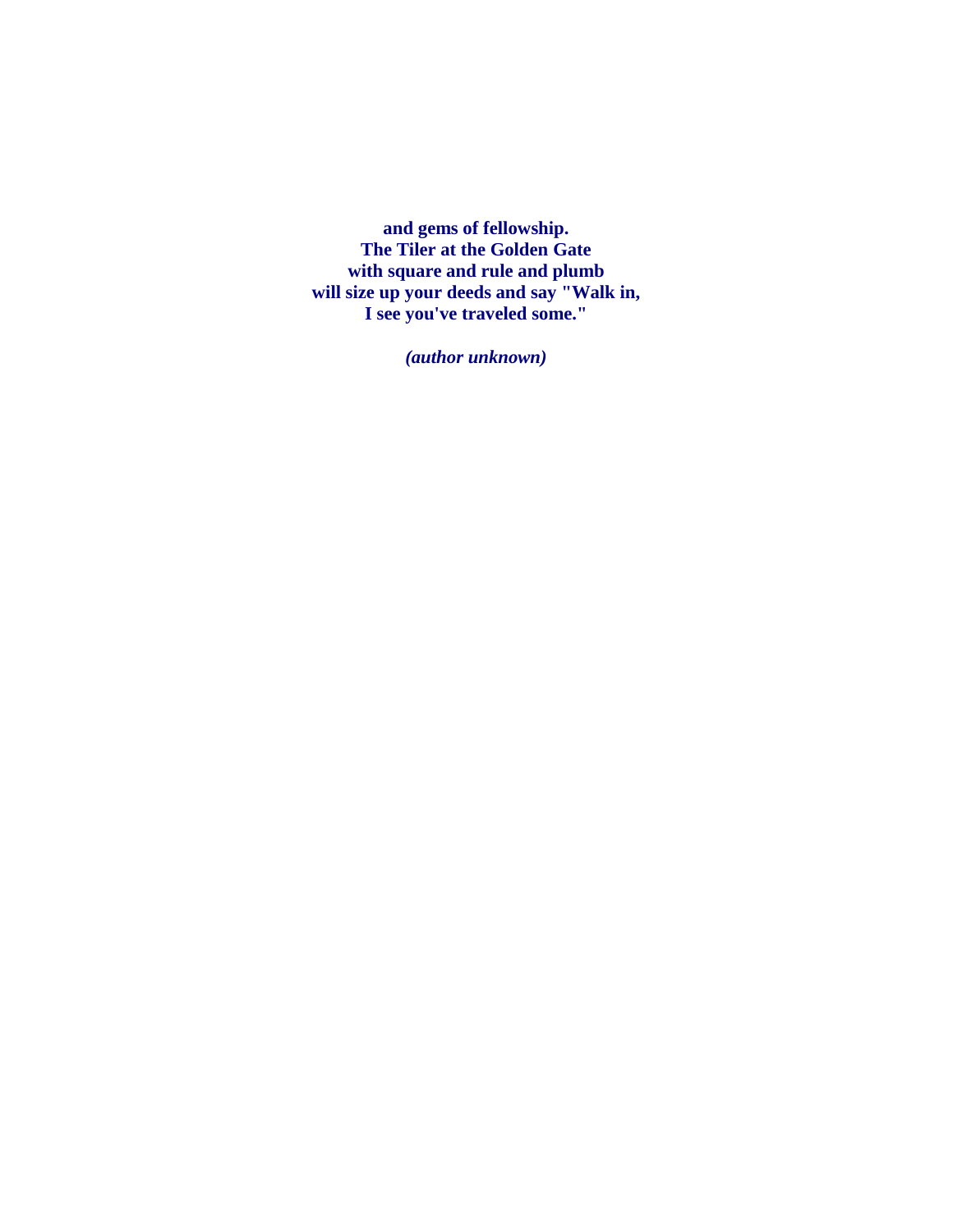## **Let's Go To Lodge Tonight**

**My brother, let's go to Lodge tonight; You haven't been for years. Let's don our Lambskin Apron white And sit among our peers.**

> **I feel a kind of longing, see, to climb those creaky stairs; I know it'll be a thrill for me to lay aside my cares.**

**We'll meet the Tyler at the door and though he'll hesitate, we'll hear him say just as before, "Come in or you'll be late."**

**I'd like to get out on the floor-- Come on, let's get in line; I want to face the East once more And give the same old sign.**

**I want to hear the gavel rap the Craftsmen to attention and see the Master don his cap; a night without dissention.**

**So come! Pass up that picture show, or your wrestling bout or fight; Switch off that TV set! Let's go! Let's go to Lodge tonight.**

*(author unknown)*

*(Webmaster's note: A poem with the same name but entirely different stanza*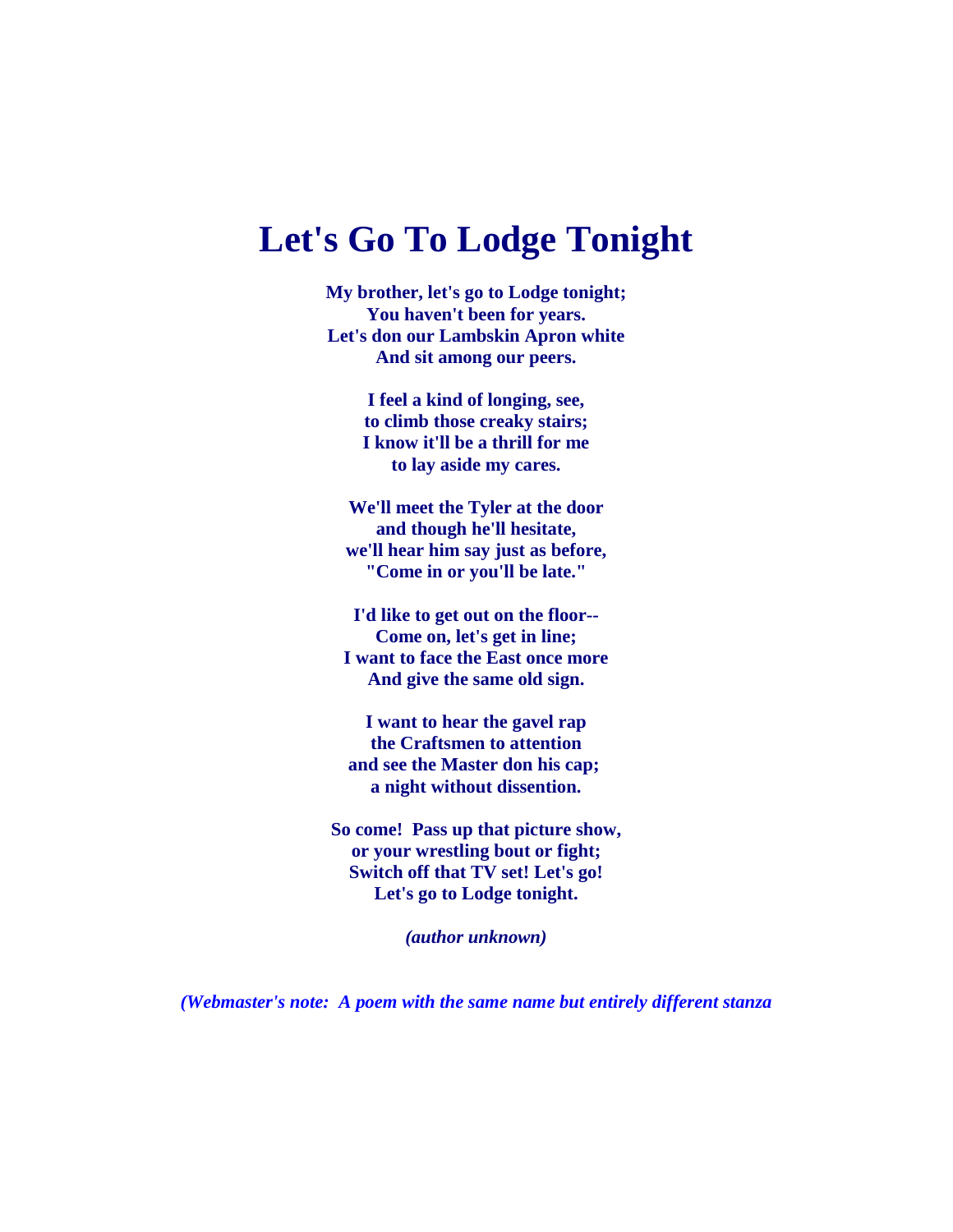*layout, rhyme scheme, and construction was sent to me by V. Wor. Bro. Bruce Miller Twin City Lodge No. 509 G.R.C.. That poem was written by R. Wor. Bro. Charles Fotheringham. Although somewhat similar, they do not appear to be the same poem. Brother Fotheringham's poem may be found in his book, "Ramblings in Masonry"*

## **The Mother-Lodge**

**by Brother Rudyard Kipling**

**There was Rundle, Station Master, An' Beazeley of the Rail, An' 'Ackman, Commissariat, An' Donkin' o' the Jail; An' Blake, Conductor-Sargent, Our Master twice was 'e, With 'im that kept the Europe-shop, Old Framjee Eduljee.**

**Outside -- "Sergeant! Sir! Salute! Salaam!" Inside -- "Brother", an' it doesn't do no 'arm. We met upon the Level an' we parted on the Square, An' I was Junior Deacon in my Mother-Lodge out there!**

> **We'd Bola Nath, Accountant, An' Saul the Aden Jew, An' Din Mohammed, draughtsman**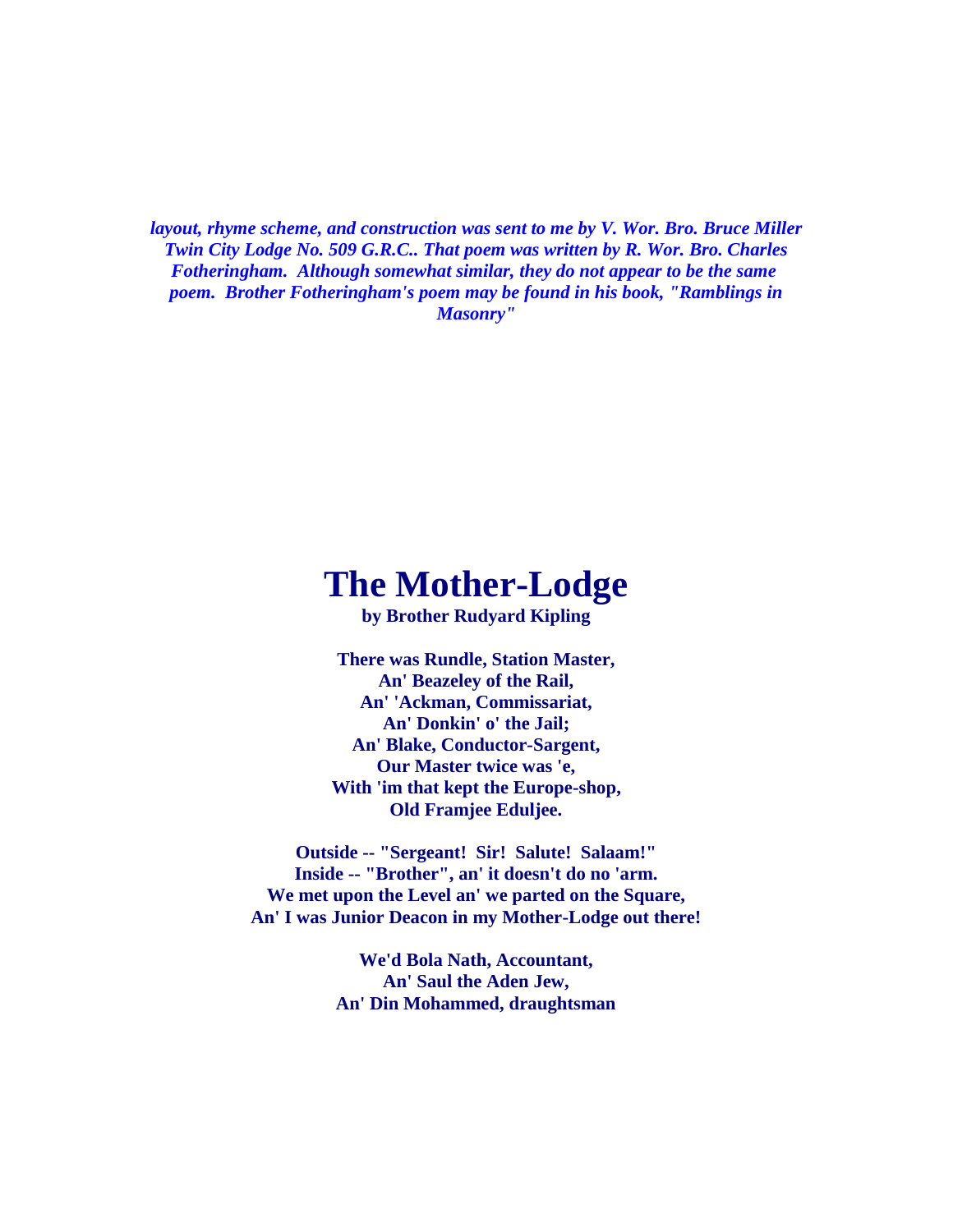**Of the Survey Office too; There was Babu Chuckerbutty, An' Amir Singh the Sikh, An' Castro from the fittin'-sheds, The Roman Catholick!**

**We 'adn't good regalia, An' our Lodge was old an' bare, But we knew the Ancient Landmarks, An' we kep' 'em to a hair; An' lookin' on it backwards It often strikes me thus, There ain't such things as infidels, Excep', per'aps, it's us.**

**For monthly, after Labour, We'd all sit down and smoke (We dursn't give no banquits, Lest a Brother's caste were broke), An' man on man got talkin' Religion an' the rest, An' every man comparin' Of the God 'e knew the best.**

**So man on man got talkin', An' not a Brother stirred Till mornin' waked the parrots An' that dam' brain-fever-bird; We'd say 'twas 'ighly curious, An' we'd all ride 'ome to bed, With Mo'ammed, God, an' Shiva Changin' pickets in our 'ead.**

**Full oft on Guv'ment service This rovin' foot 'ath pressed, An' bore fraternal greetin's To the Lodges east an' west,**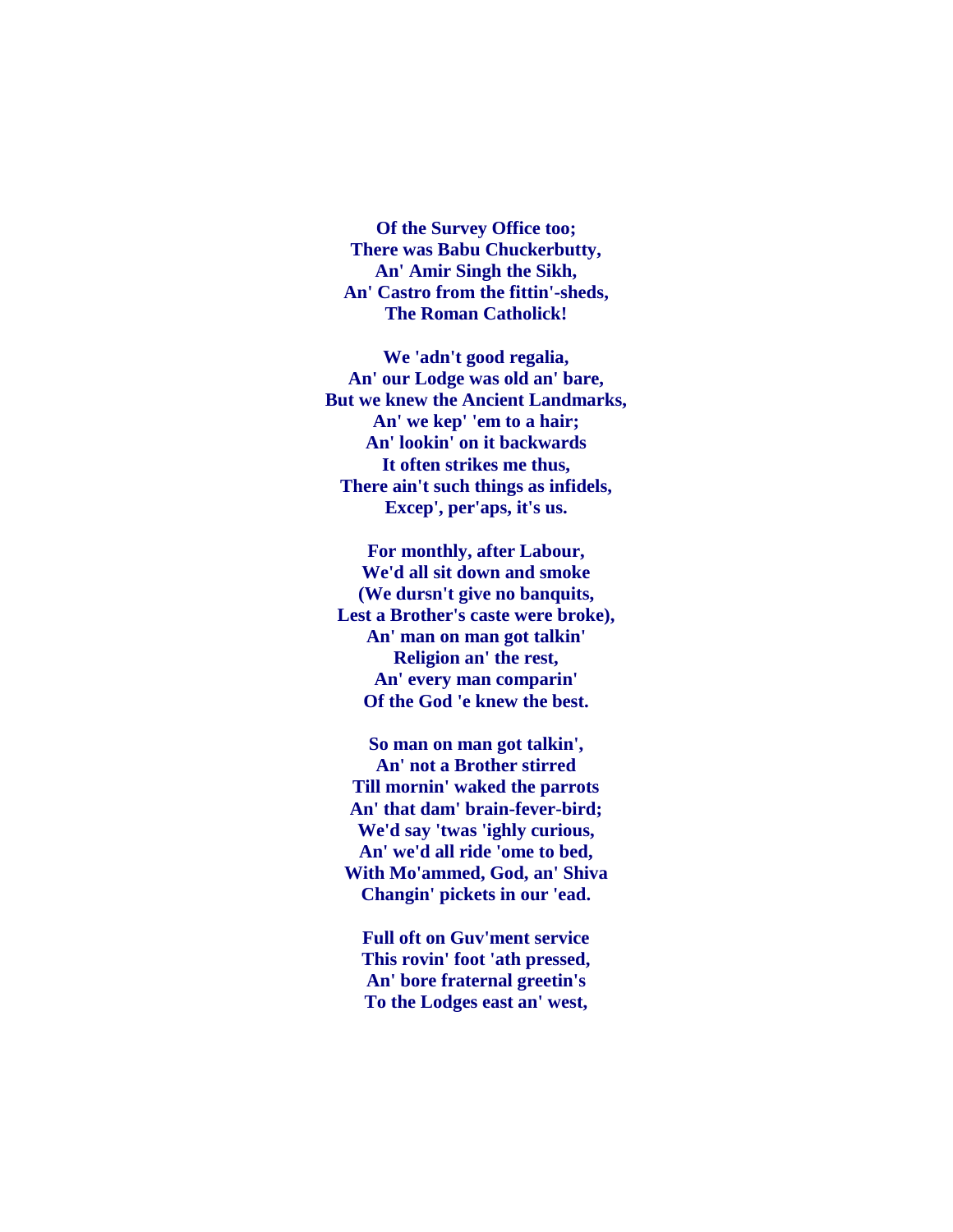**Accordin' as commanded From Kohat to Singapore, But I wish that I might see them In my Mother-Lodge once more!**

**I wish that I might see them, My Brethren black an' brown, With the trichies smellin' pleasant An' the hog-darn passin' down; An' the old khansamah snorin' On the bottle-khana floor, Like a Master in good standing With my Mother-Lodge once more!**

**Outside -- "Sergeant! Sir! Salute! Salaam!" Inside -- "Brother", an' it doesn't do no 'arm. We met upon the Level an' we parted on the Square, An' I was Junior Deacon in my Mother-Lodge out there!**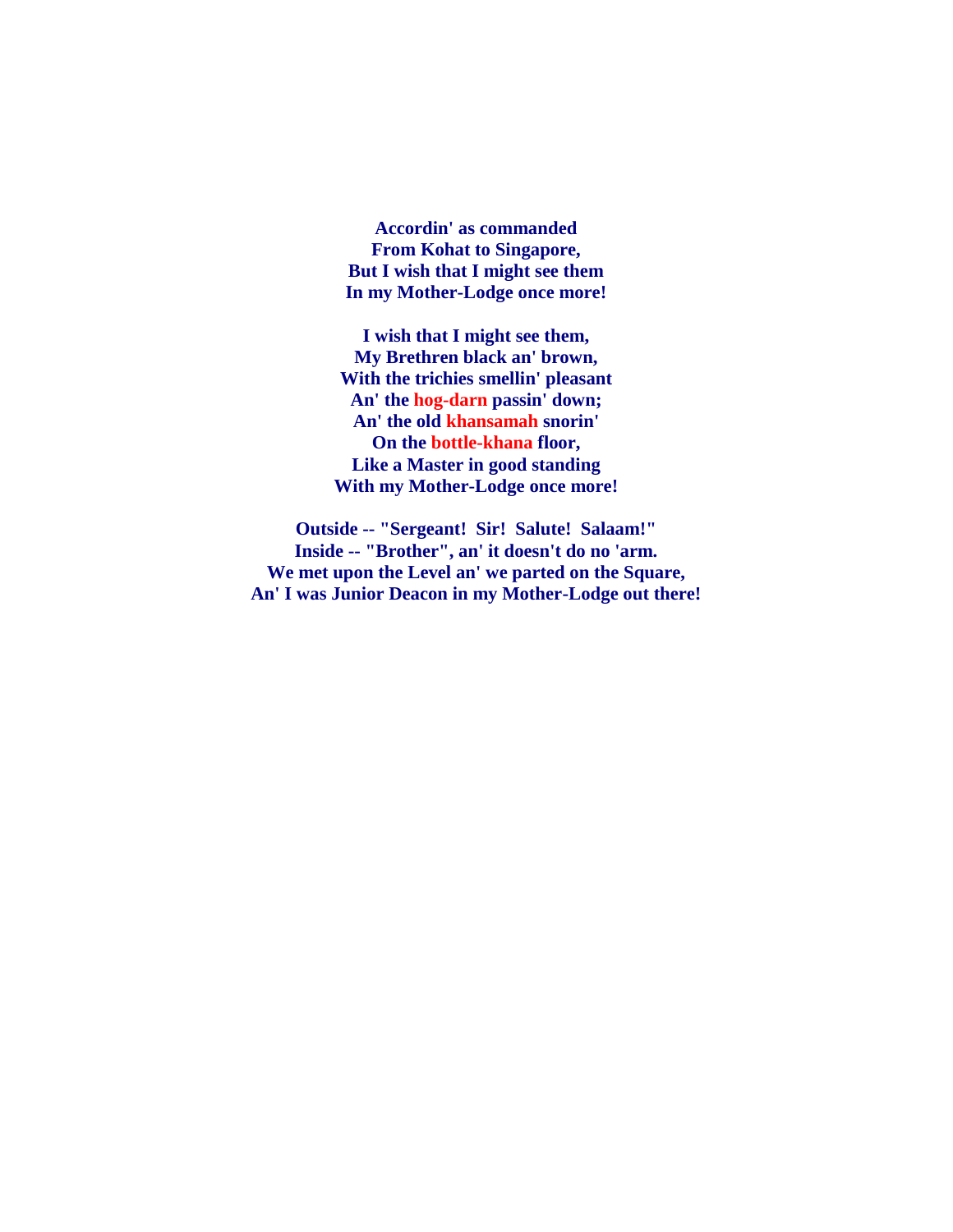# **The Palace**

**by Brother Rudyard Kipling**

**When I was a King and a Mason, a Master Proven and skilled, I cleared me ground for a Palace, such as a King should build. I decreed and dug down to my levels; presently, under the silt, I came on the wreck of a Palace, such as a King had built.**

**There was no worth in the fashion; there was no wit in the plan; Hither and thither, aimless, the ruined footings ran. Masonry, brute, mishandled, but carven on every stone, "After me cometh a Builder; tell him I, too, have known."**

**Swift to my use in my trenches, where my well-planned groundworks grew, I tumbled his quoins and his ashlars, and cut and rest them anew. Lime I milled of his marbles; burned it, slaked it, and spread; Taking and leaving at pleasure the gifts of the humble dead.**

**Yet I despised not nor gloried, yet, as we wrenched them apart, I read in the razed foundation the heart of that Builder's heart. As he has risen and pleaded, so did I understand The form of the dream he had followed in the face of the thing he had planned.**

**When I was a King and a Mason, in the open noon of my pride, They sent me a Word from the Darkness; they whispered and called me aside. They said, "The end is forbidden." They said, "Thy use is fulfilled. Thy Palace shall stand as that other's, the spoil of a King who shall build."**

**I called my men from my trenches, my quarries, my wharves, and my sheers; All I had wrought I abandoned to the faith of the faithless years. Only I cut on the timber; only I carved on the stone: "After me cometh a Builder; tell him I, too, have known."**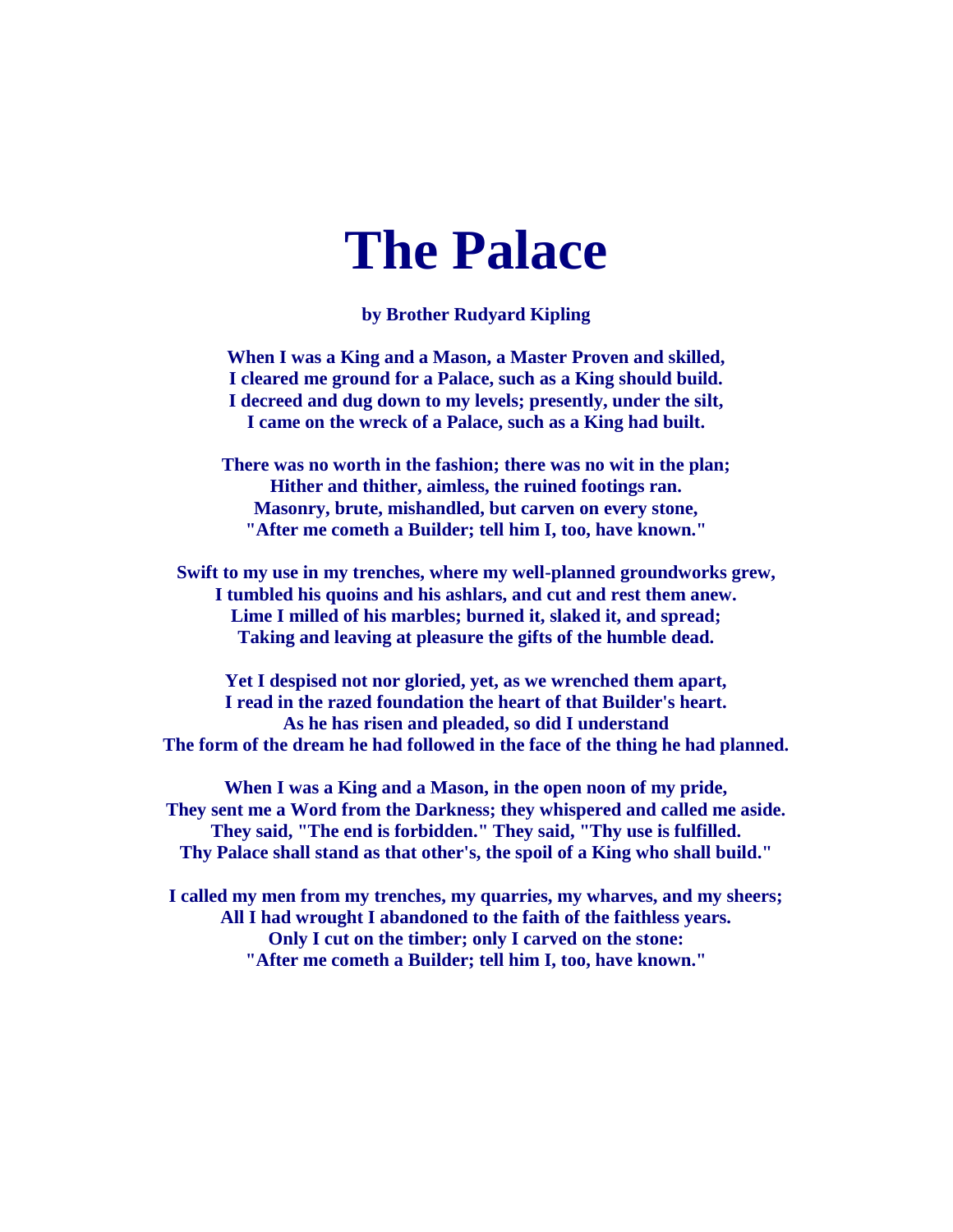## **Banquet Night**

**by Brother Rudyard Kipling**

**"Once in so often," King Solomon said, Watching his quarrymen drill the stone, "We will curb our garlic and wine and bread And banquet together beneath my Throne, And all Brethren shall come to that mess As Fellow-Craftsmen-no more and no less."**

**"Send a swift shallop to Hiram of Tyre, Felling and floating our beautiful trees, Say that the Brethren and I desire Talk with our Brethren who use the seas. And we shall be happy to meet them at mess As Fellow-Craftsmen-no more and no less."**

**"Carry this message to Hiram Abif-Excellent master of forge and mine :- I and the Brethren would like it if He and the Brethren will come to dine (Garments from Bozrah or morning-dress) As Fellow-Craftsmen-no more and no less."**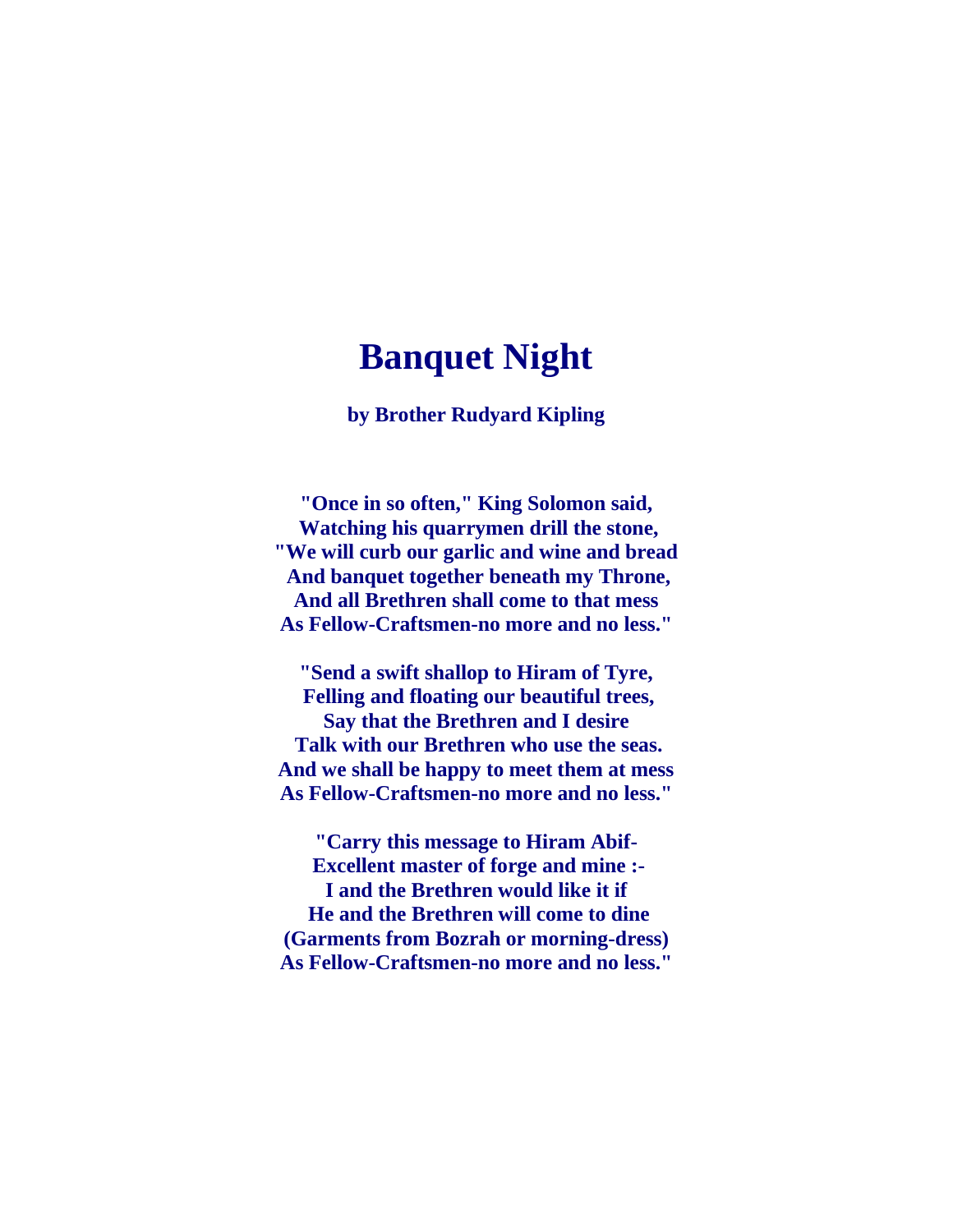**"God gave the Cedar their place-Also the Bramble, the Fig and the Thorn-But that is no reason to black a man's face Because he is not what he hasn't been born. And, as touching the Temple, I hold and profess We are Fellow-Craftsmen-no more and no less."**

**So it was ordered and so it was done, And the hewers of wood and the Masons of Mark, With foc'sle hands of Sidon run And Navy Lords from the ROYAL ARK, Came and sat down and were merry at mess As Fellow-Craftsmen-no more and no less.**

**The Quarries are hotter than Hiram's forge, No one is safe from the dog-whip's reach. It's mostly snowing up Lebanon gorge, And it's always blowing off Joppa beach;**

**But once in so often, the messenger brings Solomon's mandate : "Forget these things! Brother to Beggars and Fellow to Kings, Companion of Princes-forget these things! Fellow-Craftsmen, forget these things!"**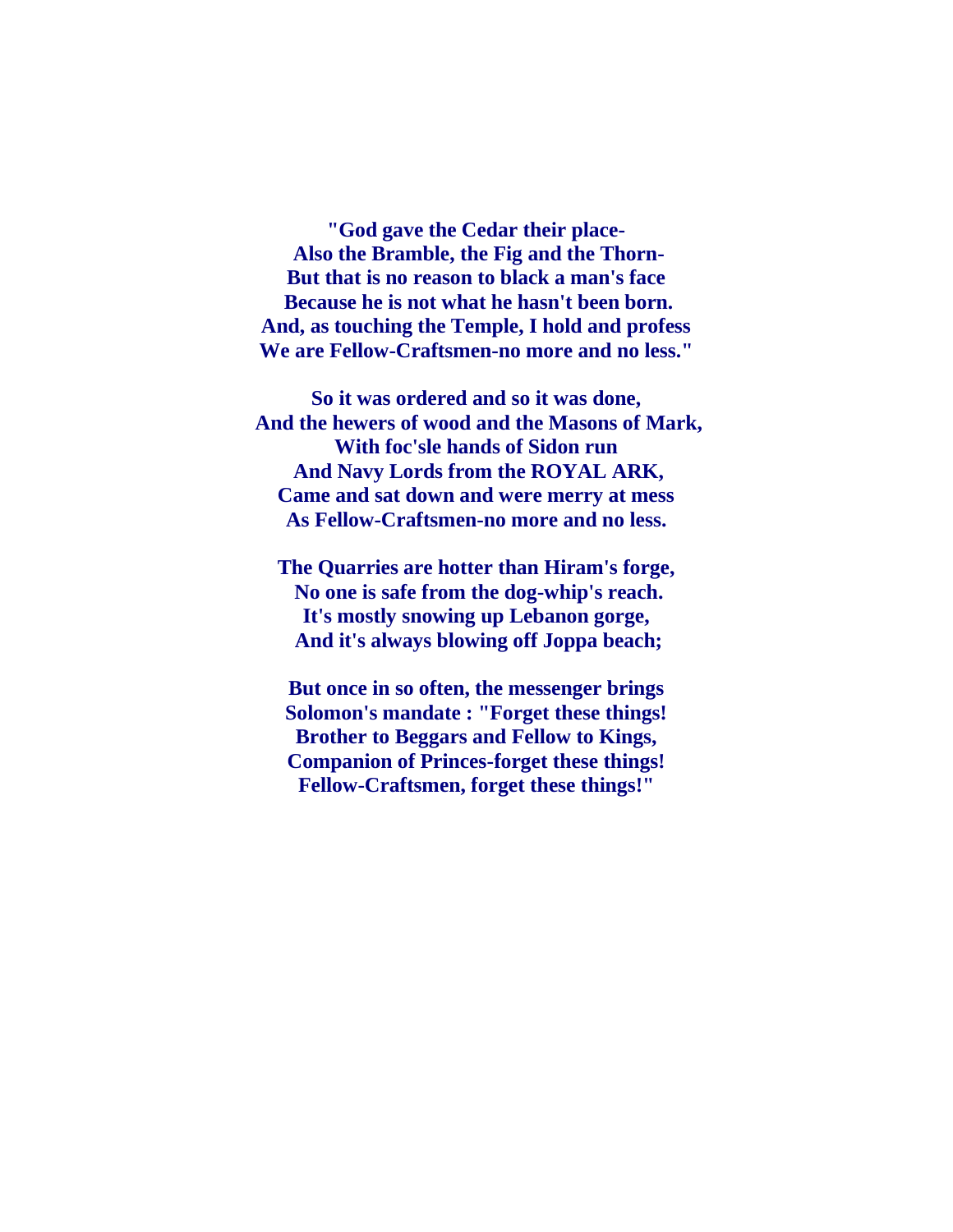### **"My New-Cut Ashler"**

 **by Brother Rudyard Kipling**

**My New-Cut ashlar takes the light Where crimson-blank the windows flare. By my own work before the night, Great Overseer, I make my prayer.**

**If there be good in that I wrought Thy Hand compelled it, Master, Thine-- Where I have failed to meet Thy Thought I know, through Thee, the blame was mine.**

**The depth and dream of my desire, The bitter paths wherein I stray-- Thou knowest Who hast made the Fire, Thou knowest Who hast made the Clay.**

**Who, lest all thought of Eden fade, Bring'st Eden to the craftsman's brain-- Godlike to muse o'er his own Trade And manlike stand with God again!**

**One stone the more swings into place In that dread Temple of Thy worth. It is enough that, through Thy Grace, I saw nought common on Thy Earth.**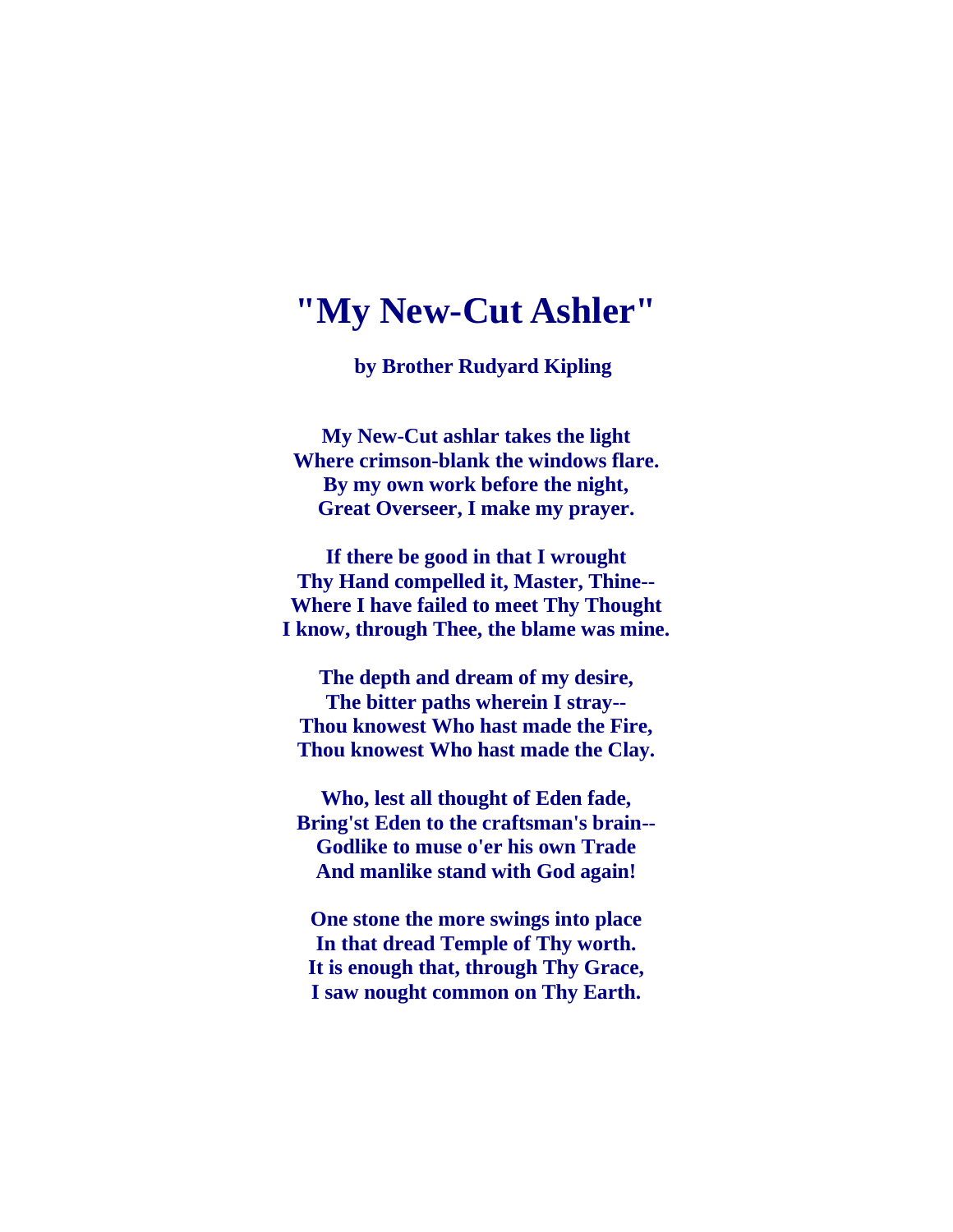**Take not that vision from my ken-- Oh whatsoe'er may spoil or speed. Help me to need no aid from men That I may help such men as need!**

## **The Thousandth Man**

**by Brother Rudyard Kipling**

**One man in a thousand, Solomon says, Will stick more close than a brother. And it's worth while seeking him half your days If you find him before the other. Nine hundred and ninety-nine depend On what the world sees in you, But the Thousandth man will stand your friend With the whole round world agin' you.**

**'Tis neither promise nor prayer nor show Will settle the finding for 'ee.**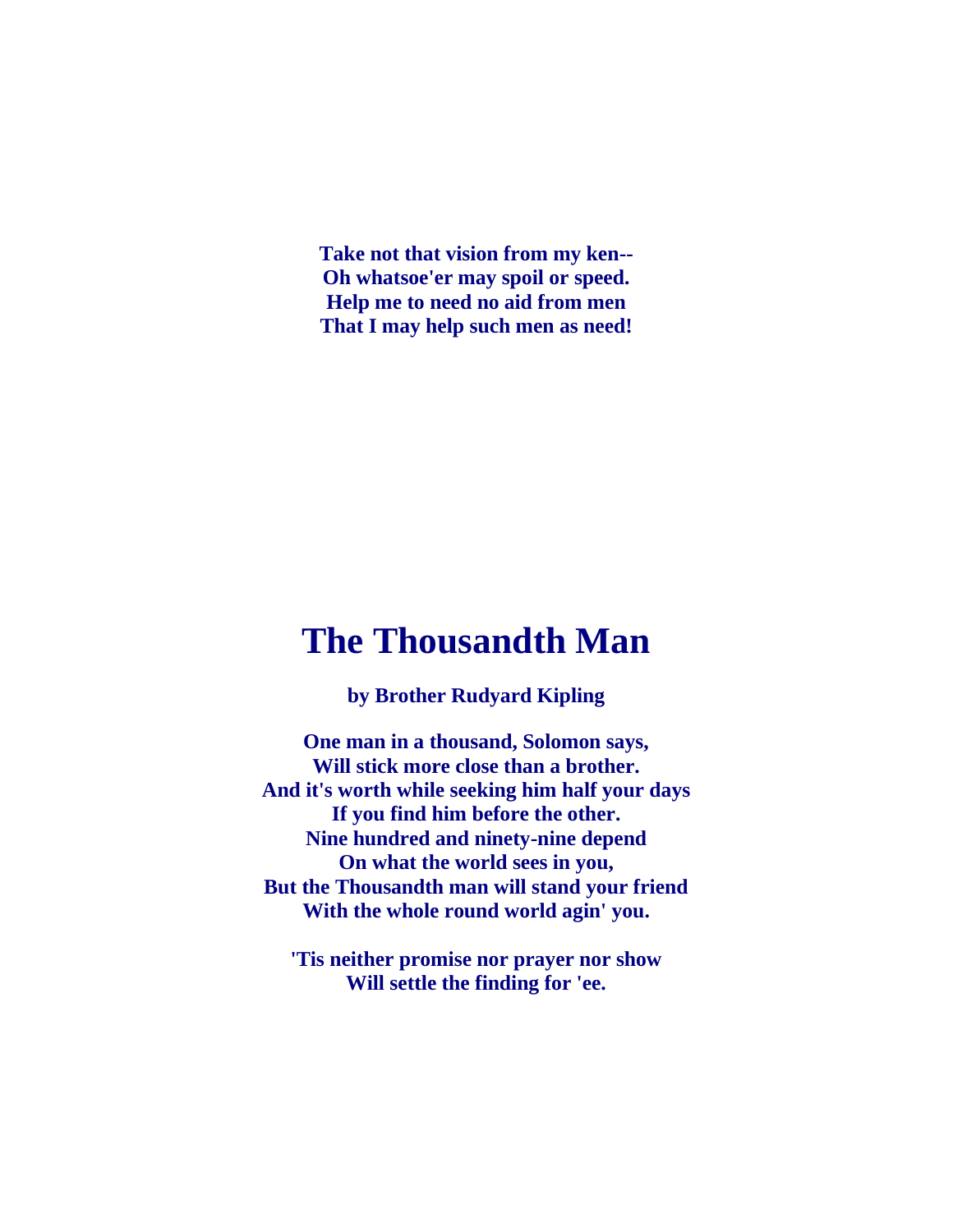**Nine hundred and ninety-nine of 'em go By your looks, or your acts, or your glory. But if he finds you and you find him. The rest of the world don't matter; For the Thousandth Man will sink or swim With you in any water.**

**You can use his purse with no more talk Than he uses yours for his spendings, And laugh and meet in your daily walk As though there had been no lendings. Nine hundred and ninety-nine of 'em call For silver and gold in their dealings; But the Thousandth Man he's worth 'em all, Because you can show him your feelings.**

**His wrong's your wrong, and his right's your right, In season or out of season. Stand up and back it in all men's sight -- With** *that* **for your only reason! Nine hundred and ninety-nine can't bide The shame or mocking or laughter, But the Thousandth Man will stand by your side To the gallows-foot -- and after!**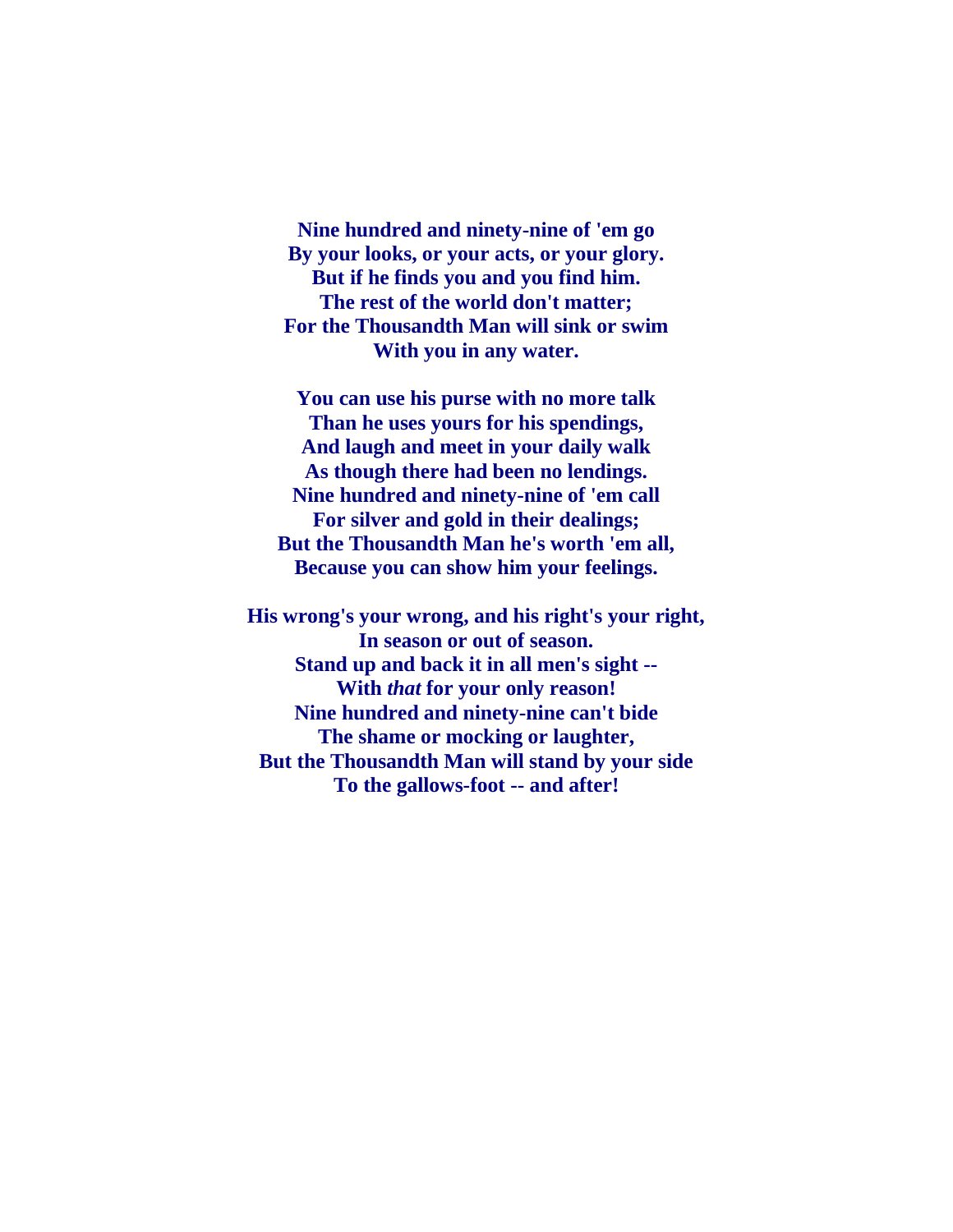## **THE LODGE ROOM OVER SIMPKIN'S STORE**

**Lawrence Greenleaf**

**The plainest lodge room in the land was over Simpkin's store, Where Friendship Lodge had met each month for fifty years or more. When o'er the earth the moon, full orbed, had cast her brightest beam The brethren came from miles around on horseback and in team, And Ah! what hearty grasp of hand, what welcome met them there, As mingling with the waiting groups they slowly mount the stair Exchanging fragmentary news or prophecies of crop Until they reach the Tiler's room and current topics drop To turn their thoughts to nobler themes they cherish and adore And which were heard on meeting night up over Simpkin's store.**

**To city eyes, a cheerless room, long usage had defaced The tell-tale line of lath and beam on wall and ceiling traced. The light from oil fed lamps was dim and yellow in its hue The carpet once could pattern boast, though now `twas lost to view; The altar and the pedestals that marked the stations three The gate post pillars topped with balls, the rude carved letter G, Were village joiner's clumsy work, with many things beside Where beauty's lines were all effaced and ornament denied. There could be left no lingering doubt, if doubt there was before, The plainest lodge room in the land was over Simpkin's store.**

**While musing thus on outward form the meeting time drew near, And we had glimpse of inner life through watchful eye and ear. When Lodge convened at gavel's sound with officers in place, We looked for strange, conglomerate work, but could no error trace. The more we saw, the more we heard, the greater our amaze**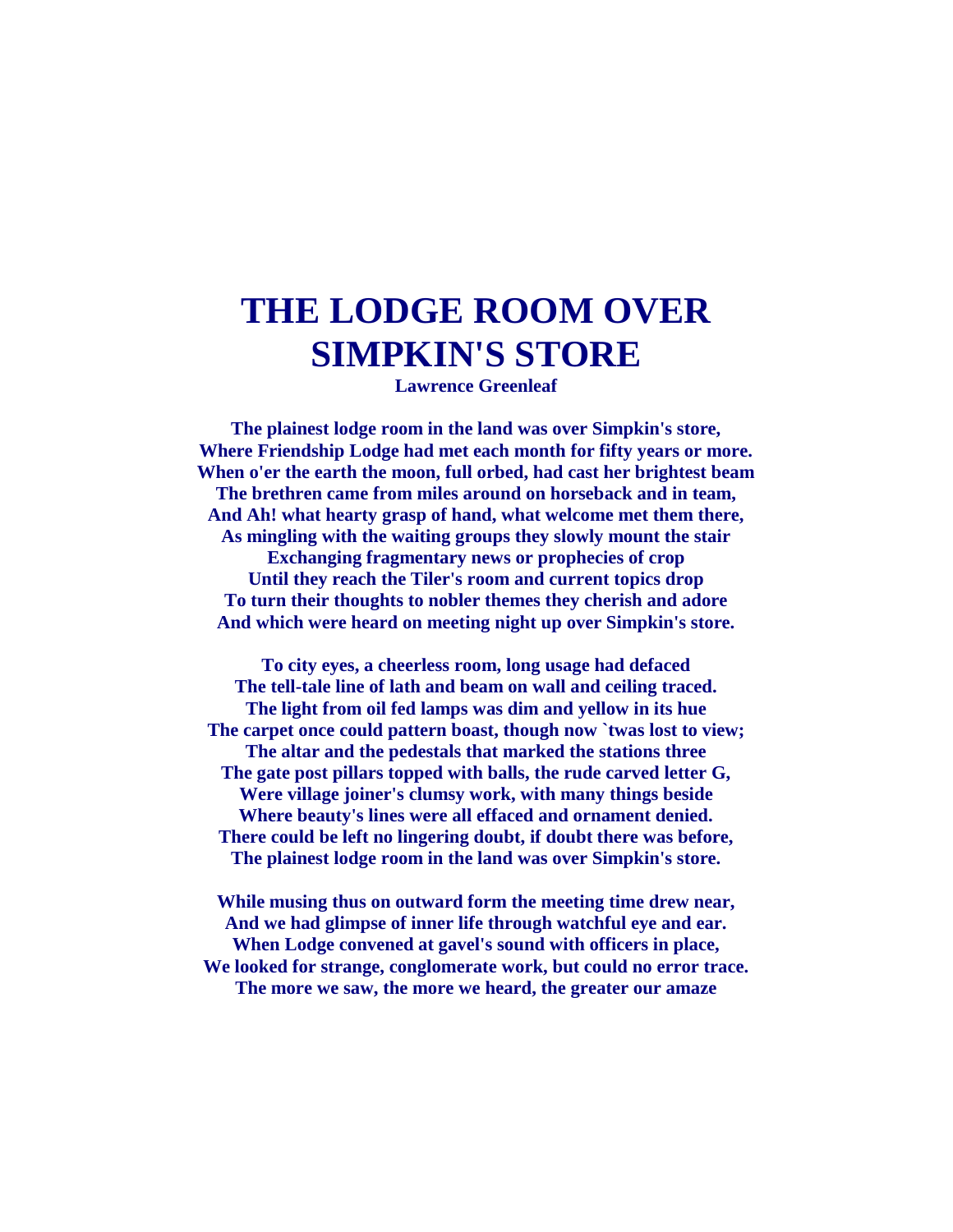**To find those country brethren there so skilled in Mason's ways. But greater marvels were to come before the night was through, Where unity was not mere name, but fell on earth like dew, Where tenets had the mind imbued, and truths rich fruit age bore, In the plainest lodge room in the land, up over Simpkin's store.**

**To hear the record of their acts was music to the ear, We sing of deeds unwritten which on angel's scroll appear, A WIDOW'S CASE--Four helpless ones--Lodge funds were running low-- A dozen brethren sprang to feet and offers were not slow. Food, raiment, things of needful sort, while one gave loads of wood, Another, shoes for little ones, for each gave what he could. Then spake the last: "I haven't things like these to give-- but then,-- Some ready money may help out" and he laid down a ten.' Were brother cast on darkest square upon life's checkered floor, A beacon light to reach the white--was over Simpkin's store.**

**Like scoffer who remained to pray, impressed by sight and sound, The faded carpet `neath our feet was now like holy ground. The walls that had such dingy look were turned celestial blue, The ceiling changed to canopy where stars were shining through. Bright tongues of flame from altar leaped, the G was vivid blaze, All common things seemed glorified by heaven's reflected rays. O! Wondrous transformation wrought through ministry of love-- Behold the LODGE ROOM BEAUTIFUL!--fair type of that above. The vision fades--the lesson lives--while taught as ne'er before, In the plainest lodge room in the land--up over Simpkin's store.**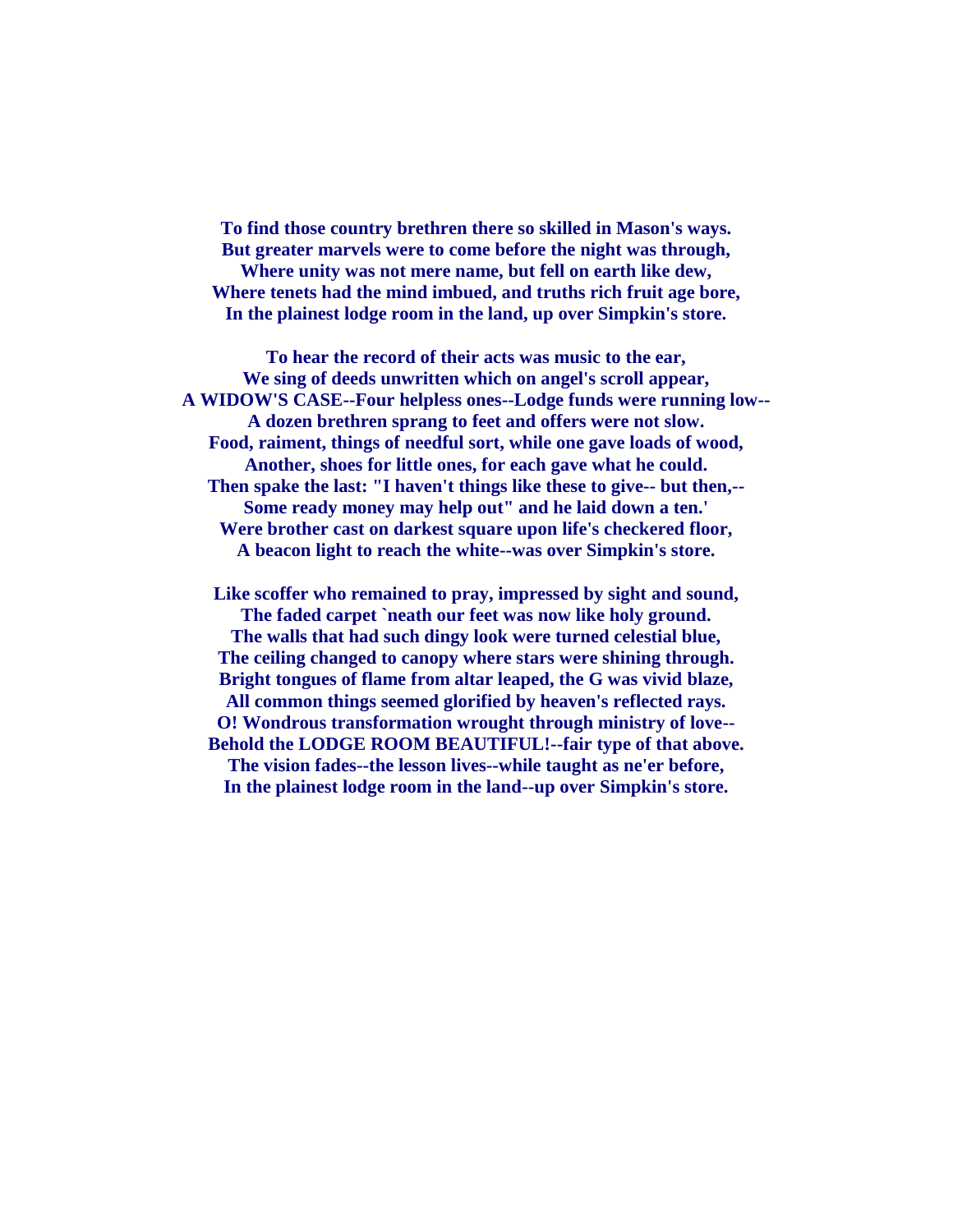## **TELL HIM NOW!**

**If with pleasure you are viewing any work a brother's doing; if you like him or you love him, tell him now!**

**Don't withhold your approbation Till the parson's grave ovation as he lies with snowy lilies o'er his brow.**

**Makes no matter how you shout it he won't really care about it - He won't know how many teardrops you have shed.**

**More than fame and more than money is the comment, kind and sunny, and the unmistaken handshake of a friend.**

**If you think some praise is due him now's the time to tell it to him for he cannot read his tombstone once he's dead.**

*author unknown*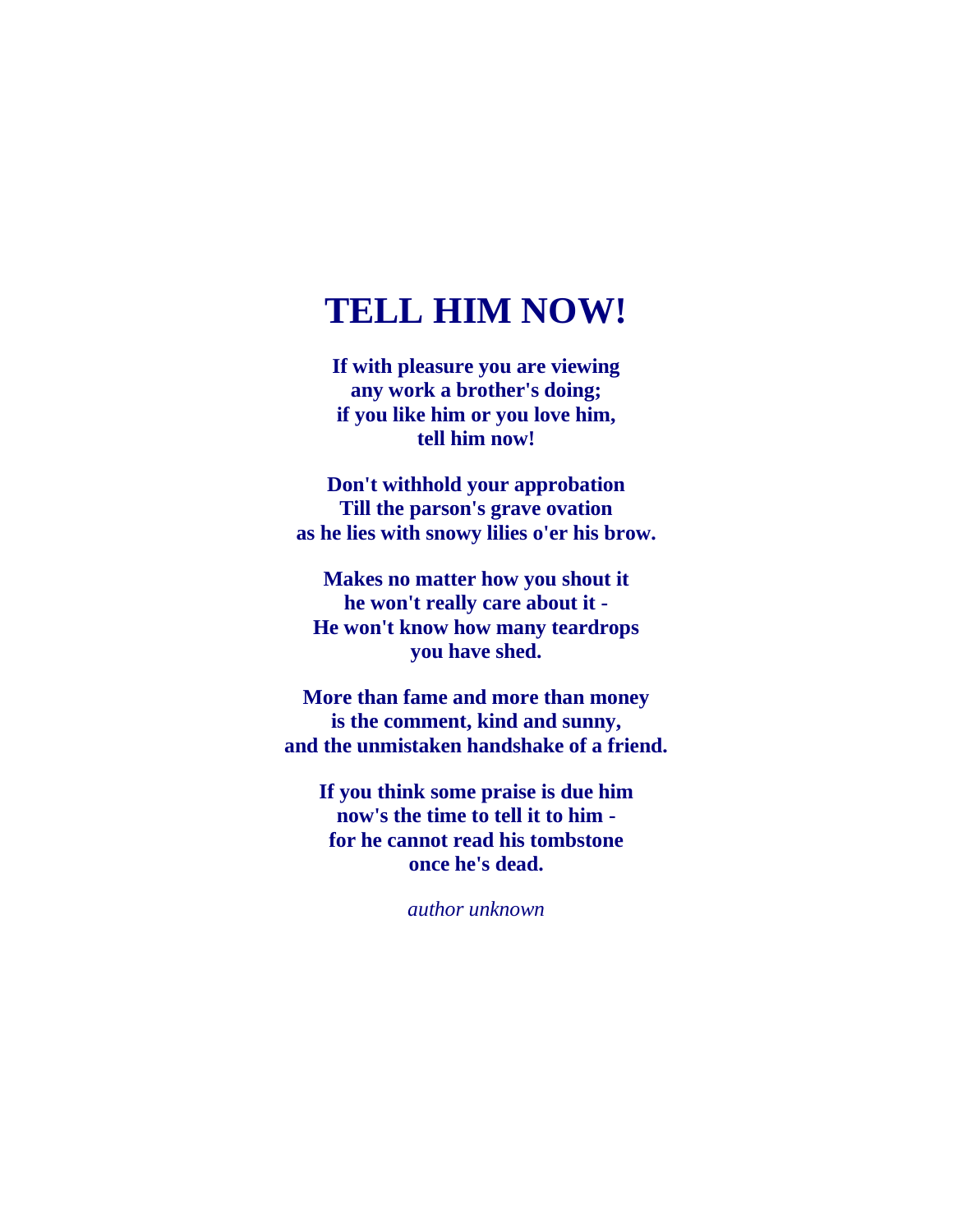

**When talk turns to religion I have notions of my own Have my versions of the Bible And things I think alone.**

**And I find them satisfying, Find them comforting to me, Though I wouldn't lose my temper If you chose to disagree.**

**For religion as I see it Is a pathway to the goal, And its something to be settled Between each man and his soul.**

**Now I'm not a Roman Catholic, But I wouldn't go so far As to fling away the friendship Of the ones I know that are.**

**I've lived and neighbored with them Come to love them through and through I've respect and admiration For the kindly things they do.**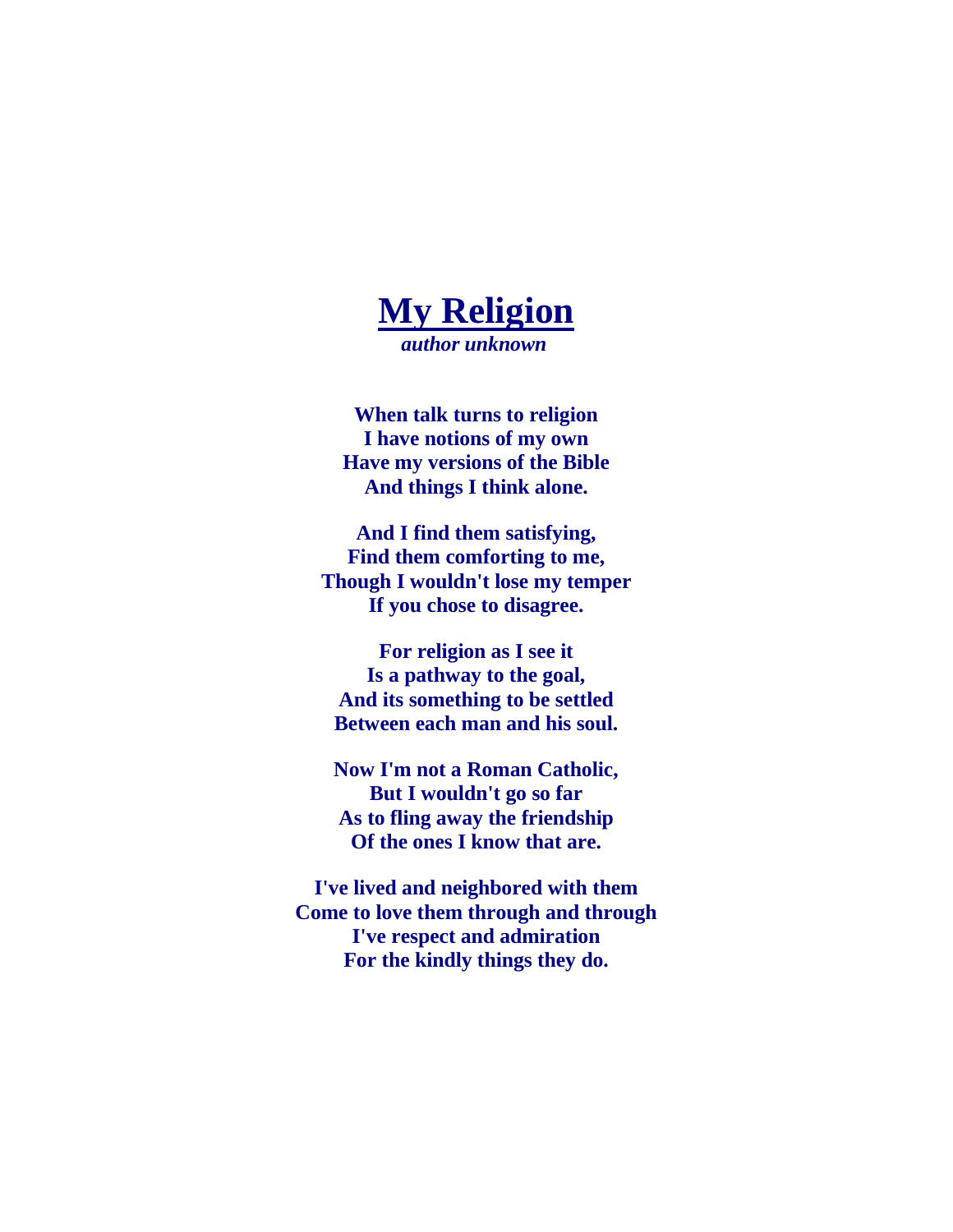**I've known Methodists, Baptists, Scientists and Jews, Whose friendship is a treasure That I wouldn't want to lose.**

**So when the people talk religion, I just settle back and see Every helpful, loyal friend Each Church has given me.**



*author unknown*

**"Who's the stranger, Mother, dear? Look, he knows us - ain't that queer?"**

**"Hush, my son, don't talk so wild - "He's your father, dearest child."**

**"He's my father? It's not so! Father died six years ago."**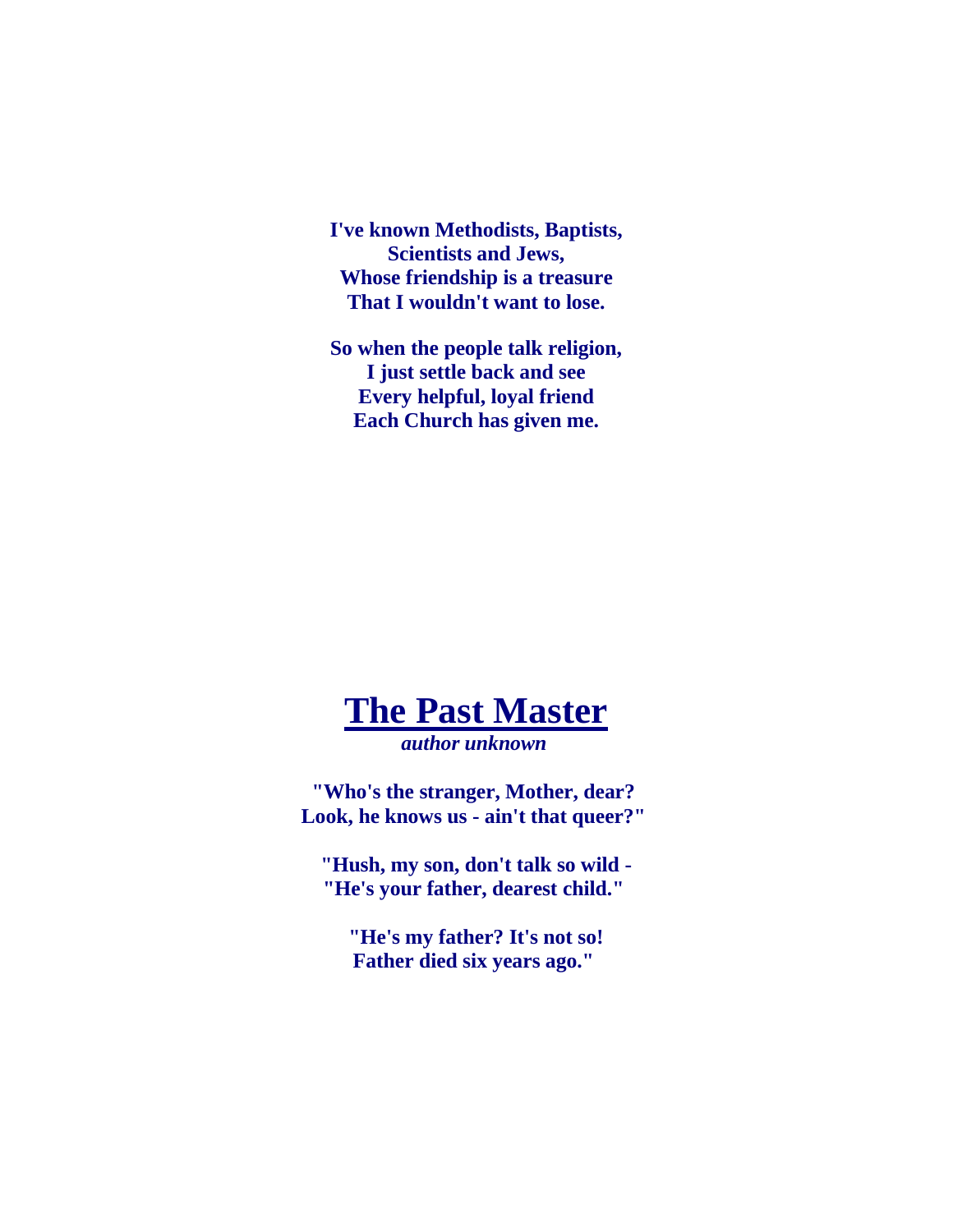**"Dad didn't die, Oh love of mine, He's been going through the line. But he's been Master now so he Has no place to go you see - No place left for him to roam. That is why he is coming home. Kiss him, he won't bite you child. All Past Masters are quite mild."**

#### **IF**

#### **by Brother Rudyard Kipling**

**If you can keep your head when all about you Are losing theirs and blaming it on you; If you can trust yourself when all men doubt you, But make allowance for their doubting too; If you can wait and not be tired by waiting, Or, being lied about, don't deal in lies, Or, being hated, don't give way to hating, And yet don't look too good, nor talk too wise;**

**If you can dream - and not make dreams your master; If you can think - and not make thoughts your aim;**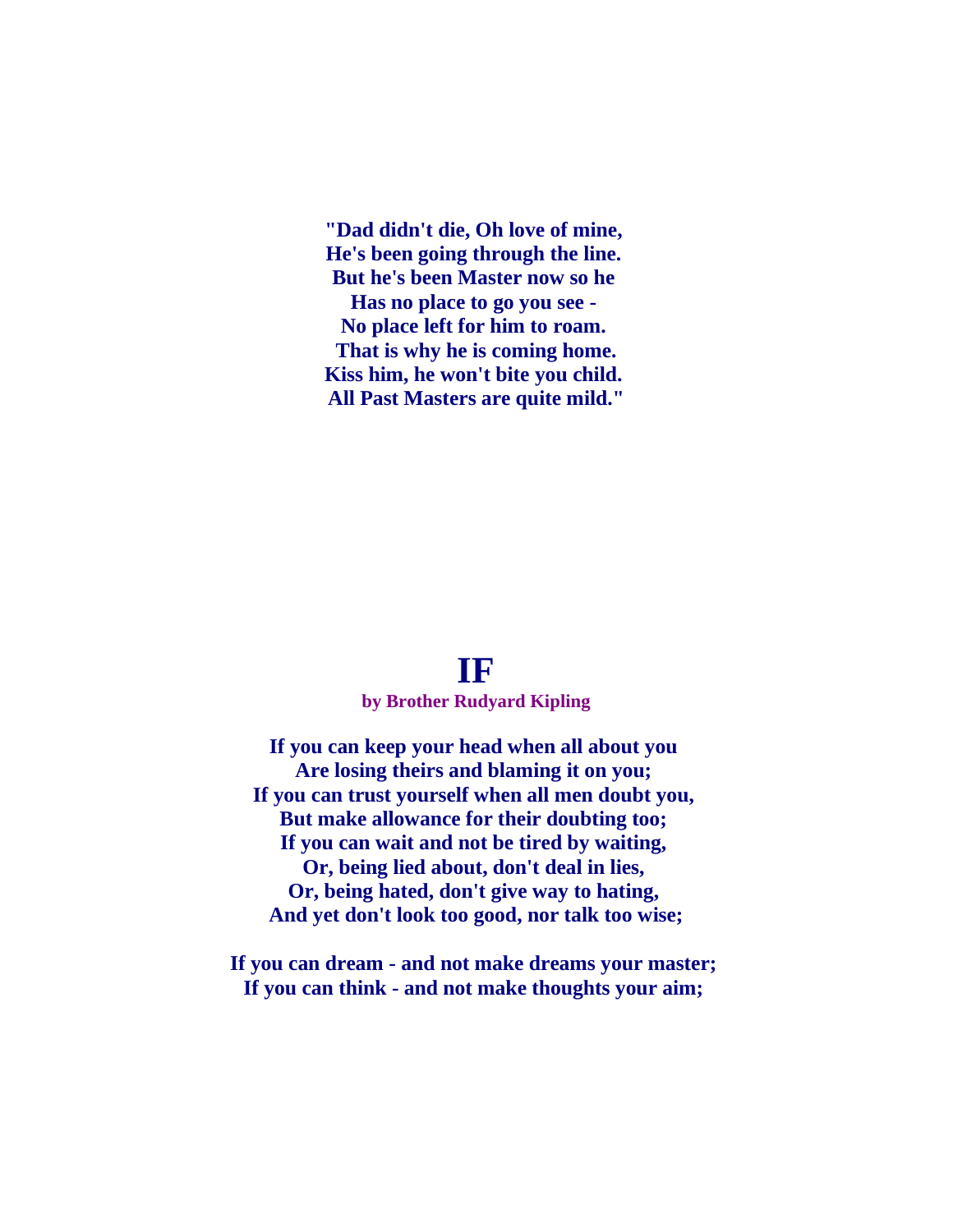**If you can meet with triumph and disaster And treat those two imposters just the same; If you can bear to hear the truth you've spoken Twisted by knaves to make a trap for fools, Or watch the things you gave your life to broken, And stoop and build 'em up with worn out tools;**

**If you can make one heap of all your winnings And risk it on one turn of pitch-and-toss, And lose, and start again at your beginnings And never breath a word about your loss; If you can force your heart and nerve and sinew To serve your turn long after they are gone, And so hold on when there is nothing in you Except the Will which says to them: "Hold on !";**

**If you can talk with crowds and keep your virtue, Or walk with kings - nor lose the common touch; If neither foes nor loving friends can hurt you; If all men count with you, but none too much; If you can fill the unforgiving minute With sixty seconds' worth of distance run - Yours is the Earth and everything that's in it, And - which is more - you'll be a Man my son!**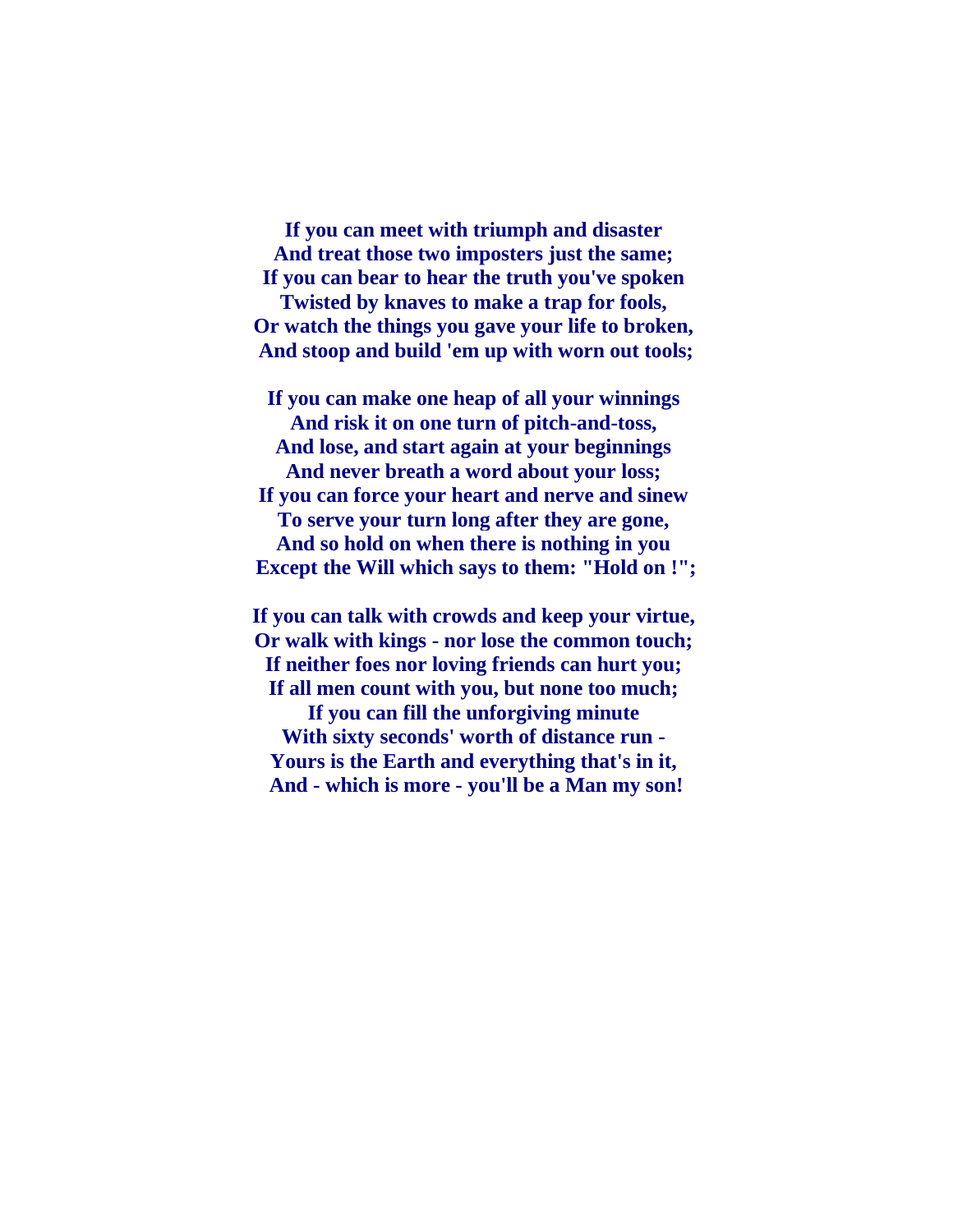#### **The Lamb Skin**

**It is not ornamental, the cost is not great, There are other things far more useful, yet truly I state, Though of all my possessions, there's none can compare, With the white leather apron, which all Masons wear. As a young lad I wondered just what it all meant, When dad hustled around, and so much time was spent, On shaving and dressing and looking just right, Until mother would say: "It's the Masons tonight."**

**And some winter nights she said: "What makes you go, Way up there tonight through the sleet and the snow? You see the same things every month of the year." Then dad would reply: "Yes, I know it my dear. Forty years I have seen the same things, it is true, And thought they are old, they always seem new, For the hands that I clasp, and the friends that I greet, Seem a little bit closer each time that we meet."**

**Years later I stood at that very same door, With good men and true, who had entered before, I knelt at the altar, and there I was taught, That virtue and honor can never be bought. That spotless white lambskin all Masons revere, If worthily worn grows more precious each year, That service to others brings blessings untold, That man may be poor though surrounded by gold.**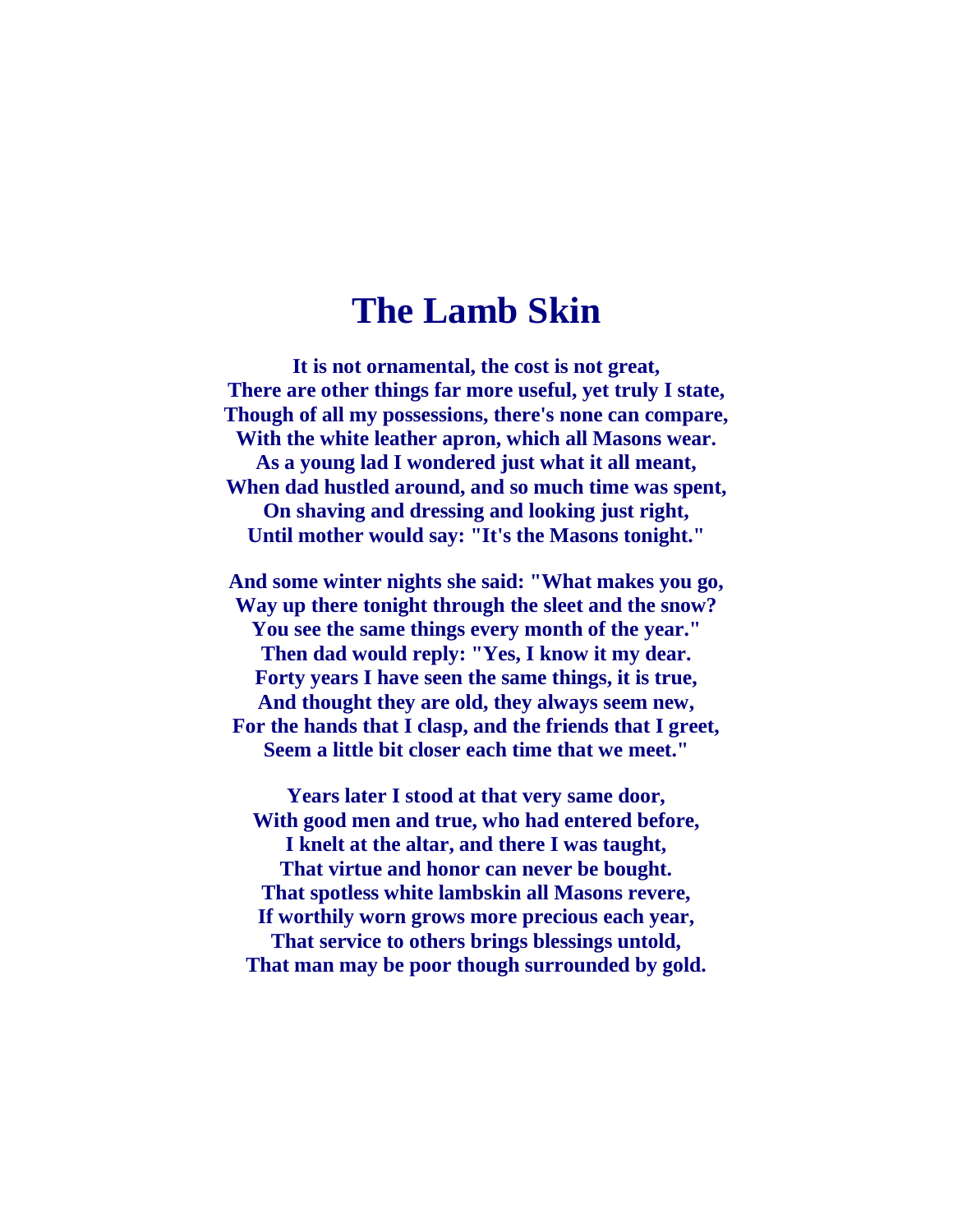**I learned that true brotherhood flourishes there, That enmities fade 'neath the compass and square, That wealth and position are all thrust aside, As there on the level men meet and abide. So honor the lambskin, may it always remain, Forever unblemished, and free from all stain, And when we are all called to the Great Father's love, May we all take our place in that Lodge up above.**

*author unknown*

## **The Lodge Where I Belong**

**Though my lodge may lack the splendor Of a Temple or a Shrine, Or possess the gaudy fixtures that are classed as superfine,**

> **Yet the fellowship it offers is in a price beyond compare.**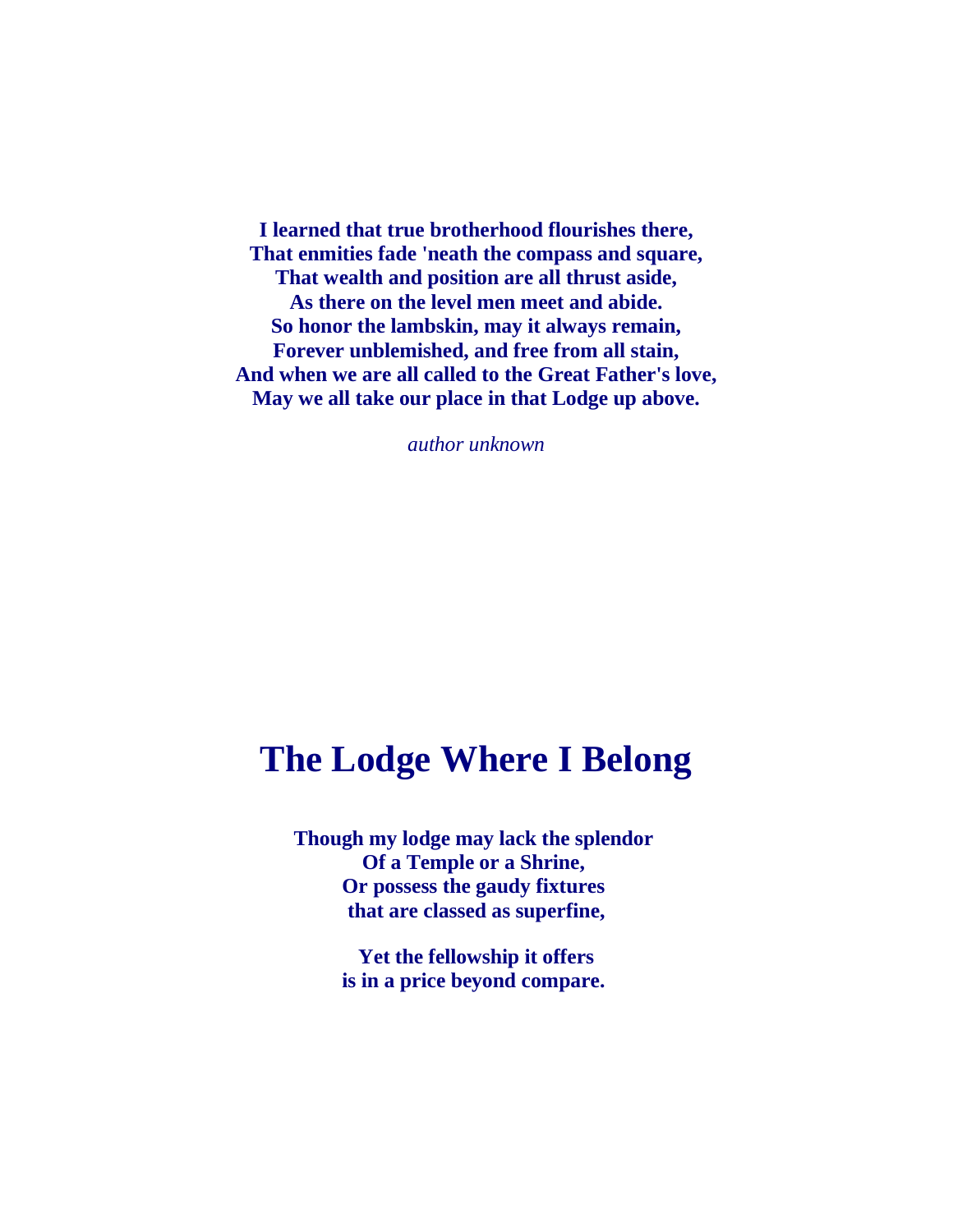**And I wouldn't trade it ever for life's treasures rich or bare!**

**The handclasp firm, the word of cheer, Oh, such meanings they impart, The mystic ties of brotherhood that links us heart to heart!**

**You'd really have to travel far, For the friendships quite so strong, As those one always find right here In the Lodge where I belong.**

**When all my earthly travels end, And at last I'm borne to rest Where mortal hands no longer toil and I cease life's endless quest**

**Why there's nothing I'd like better, should I join the heavenly throng, than to meet with all the Brothers of the Lodge Where I Belong.**

*Arthur R. Herrman*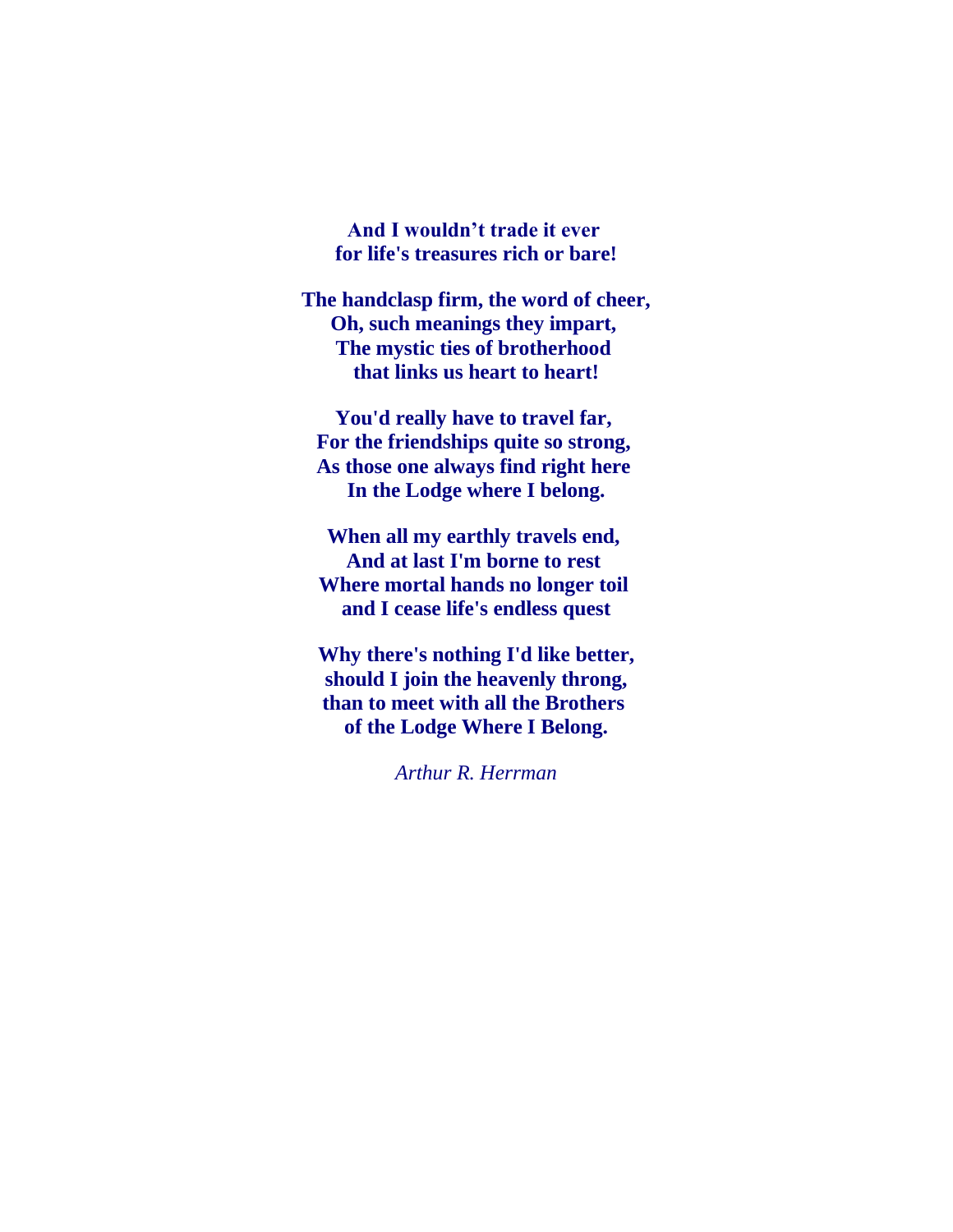## **Masonic Sermon**

**( Inscription on a large medal struck in December, 1838 in response to an interdict against the Masonic Order by the Roman Catholic Archbishop of Mechlin. Around the border is inscribed a Latin phrase meaning** *"Masonry will Live, God wills it. Grand Orient of Belgium, 5838"***)**

**Masonic conduct is to adore the Grand Architect of the Universe:**

**Love thy neighbor: Do no evil: Do good: Suffer man to speak:**

**The worship most acceptable to the Grand Architect of the Universe consists of good morals and the practice of all the virtues:**

**Do good for the love of goodness itself alone:**

**Ever keep thy soul in a state so pure as to appear worthily before the presence of the Grand Architect, who is God:**

**Love the good, succor the weak, fly from the wicked, but hate no one:**

**Speak seriously with the great, and prudently with thy equals, sincerely with thy friends, pleasantly with the little ones, and tenderly with the poor:**

**Do not flatter thy Brother, that is treason:**

**If thy Brother flatter thee, beware that he doth not corrupt thee:**

**Listen always to the voice of conscience:**

**Be a father to the poor: Each sigh drawn from them by thy hard-heartedness will increase the number of maledictions which will fall upon thy head:**

**Respect the stranger on his journey and assist him, for his person is sacred to thee:**

**Avoid quarrels and forestall insults:**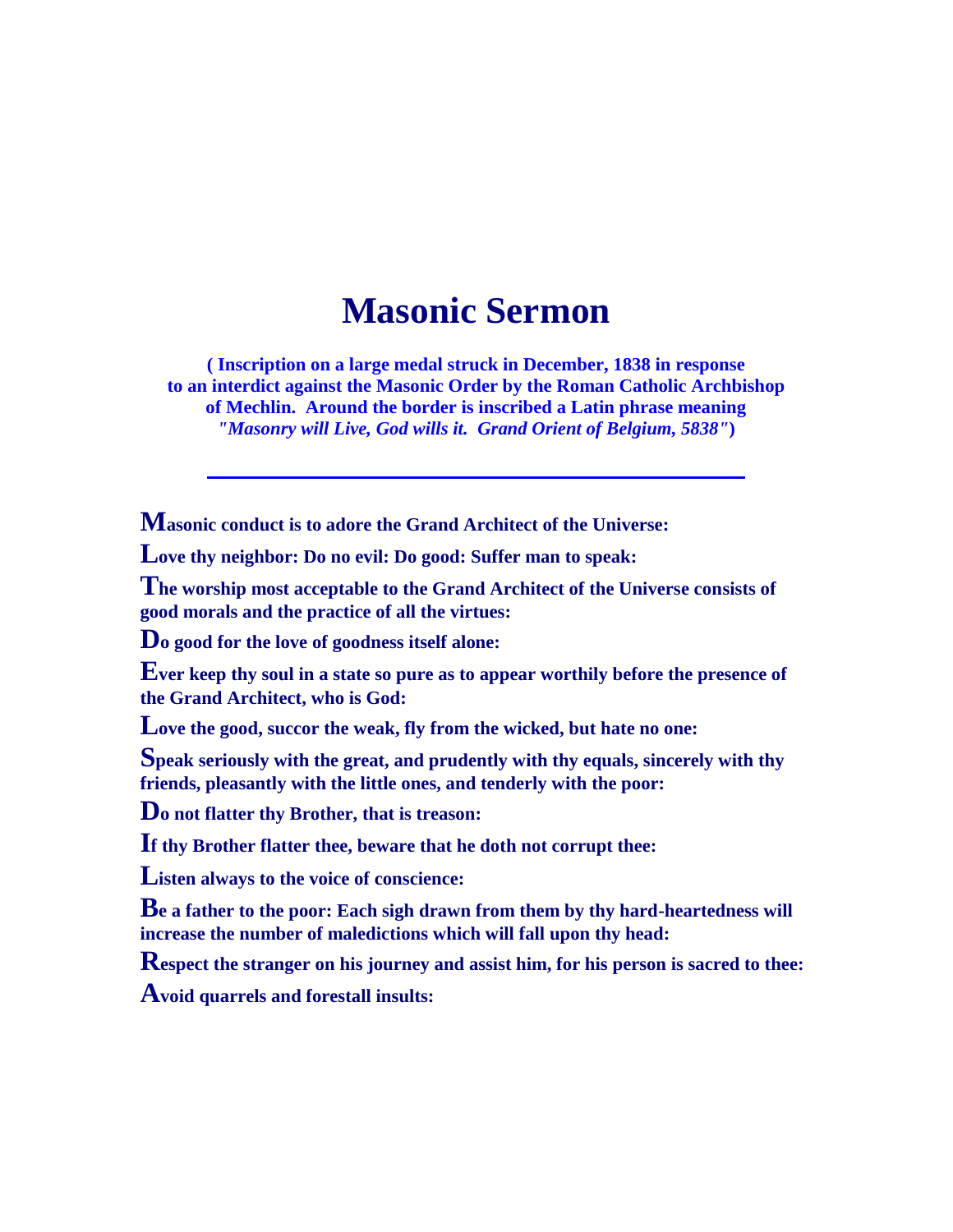**Ever keep the right on thy side:**

**Respect Woman, never abuse her weakness: Die rather than dishonor her:**

**If the Grand Architect hath given thee a son, be thankful, but tremble at the trust He hath confided to thee: Be to that child the image of Divinity: Until he is ten years old let him fear thee: Until he is twenty let him love thee and until death let him respect thee: Until he is ten years old, be his master, Until twenty his father and until death his friend: Aim to give him good principles rather than elegant manners, that he may have enlightened rectitude, and not a frivolous elegance: Make of him a honest man rather than a man of dress:**

**If thou blushes at thy condition it is pride: Consider that it is not the position which honors or degrades thee, but the manner in which thou dost fill it:**

**Read and profit, see and imitate, reflect and labor:**

**Do all for the benefit of thy Brethren, that is working for thyself:**

**Be content in all places, at all times, and with all things:**

**Rejoice in justice, despise iniquity, suffer without murmuring:**

**Judge not lightly the conduct of men, blame little, and praise still less:**

**It is for the Grand Architect of the Universe who searches the heart to value His work:**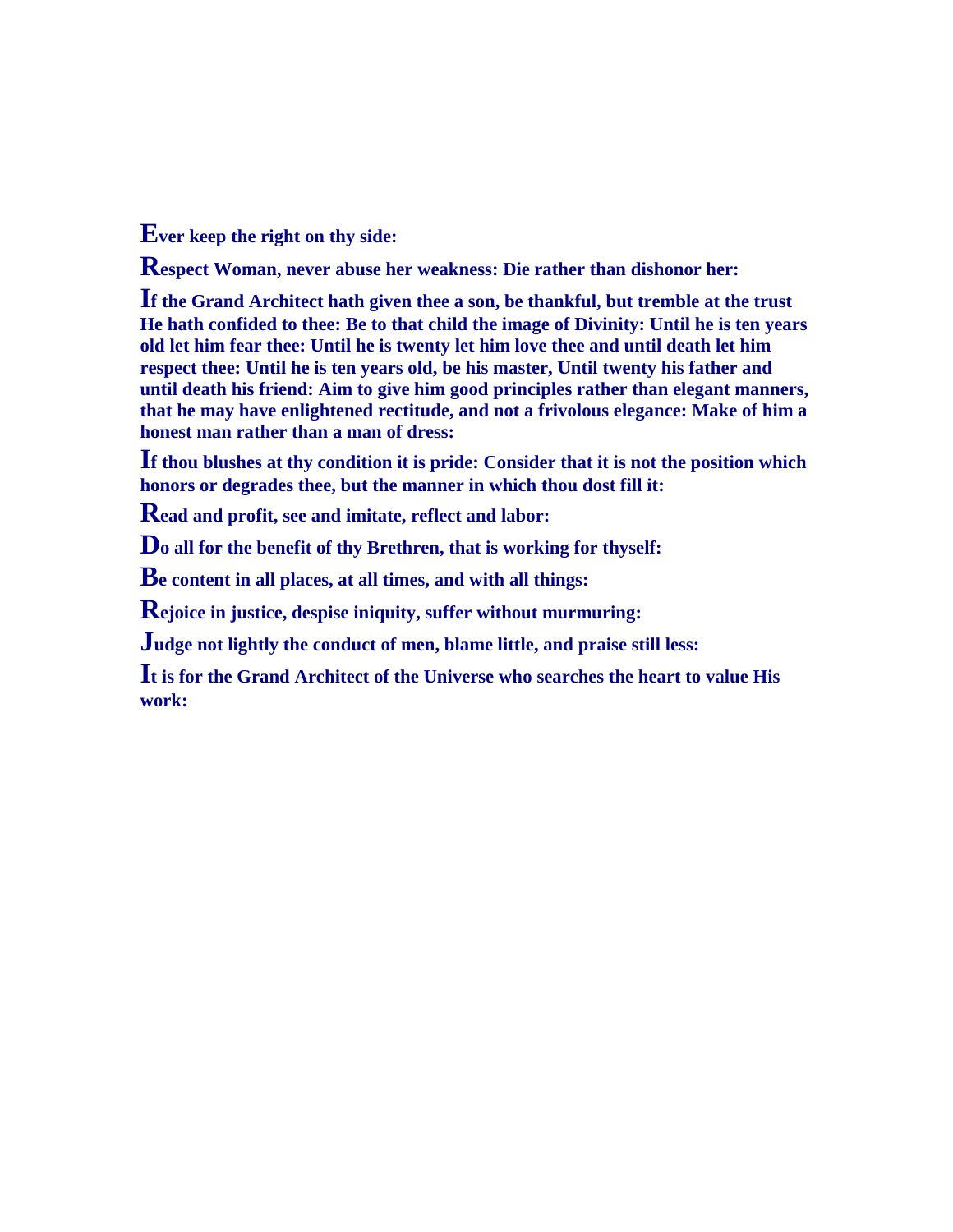## **DESIDERATA**

**Go placidly amid the noise and haste, and remember what peace there may be in silence. As far as possible without surrender, be on good terms with all persons. Speak your truth quietly and clearly; and listen to others, even the dull and ignorant; they too have their story.**

**Avoid loud and aggressive persons; they are vexations to the spirit. If you compare yourself with others, you may become vain and bitter; for always there will be greater and lesser persons than yourself. Enjoy your achievements as well as your plans.**

**Keep interested in your own career, however humble; it is a real possession in the changing fortunes of time. Exercise caution in your business affairs; for the world is full of trickery. But let this not blind you to what virtue there is; many persons strive for high ideals; and everywhere life is full of heroism.**

> **Be yourself. Especially do not feign affection. Neither be cynical about love; for in the face of all aridity and disenchantment, it is as perennial as the grass.**

**Take kindly the counsel of the years, gracefully surrendering the things of youth. Nurture strength of spirit to shield you in sudden misfortune. Do not distress yourself with imaginings. Many fears are born of fatigue and loneliness. Beyond a wholesome discipline, be gentle with yourself.**

**You are a child of the universe, no less than the trees and the stars; you have a right to be here. And whether or not it is clear to you, no doubt the universe is unfolding as it should.**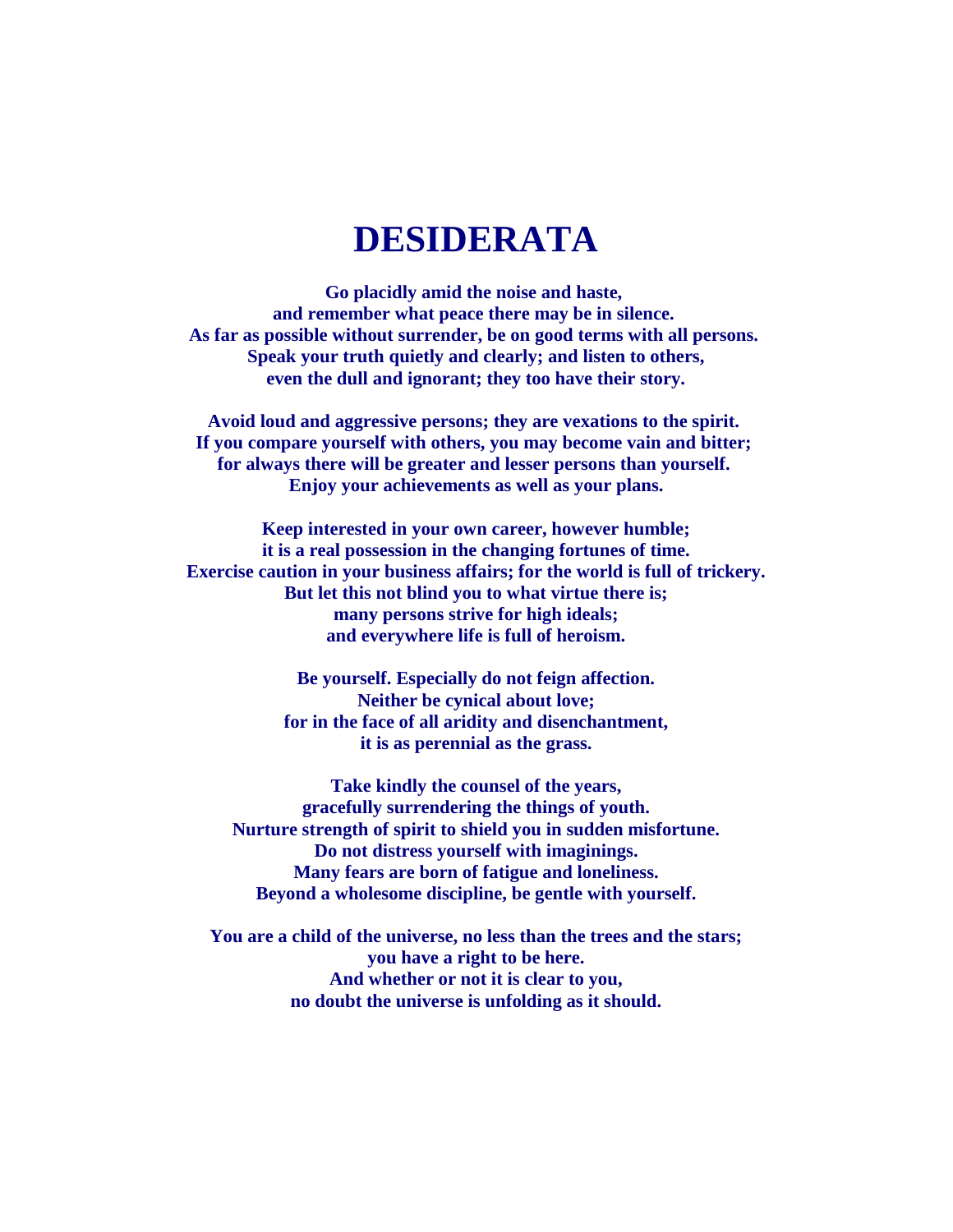**Therefore, be at peace with God, whatever you conceive Him to be. And whatever your labor and aspirations, in the noisy confusion of life, keep peace with your soul.**

**With all its sham, drudgery and broken dreams, it is still a beautiful world. Be careful. Strive to be happy.**

*Max Ehrmann***, 1927**

*(Although this is not strictly a Masonic Poem, it is included here because of it's obvious merits)*

**Thanks to Brother Matthew Lowe, SW Riley Lodge No. 390, F. & A. M., Riley, Indiana for informing me of the true origin of this marvelous work.**

#### *THE OLD MASTER'S WAGES*

**I met a dear old man today, Who wore a Masonic pin, It was old and faded like the man, It's edges were worn quite thin.**

**I approached the park bench where he sat, To give the old brother his due, I said, "I see you've traveled east,"**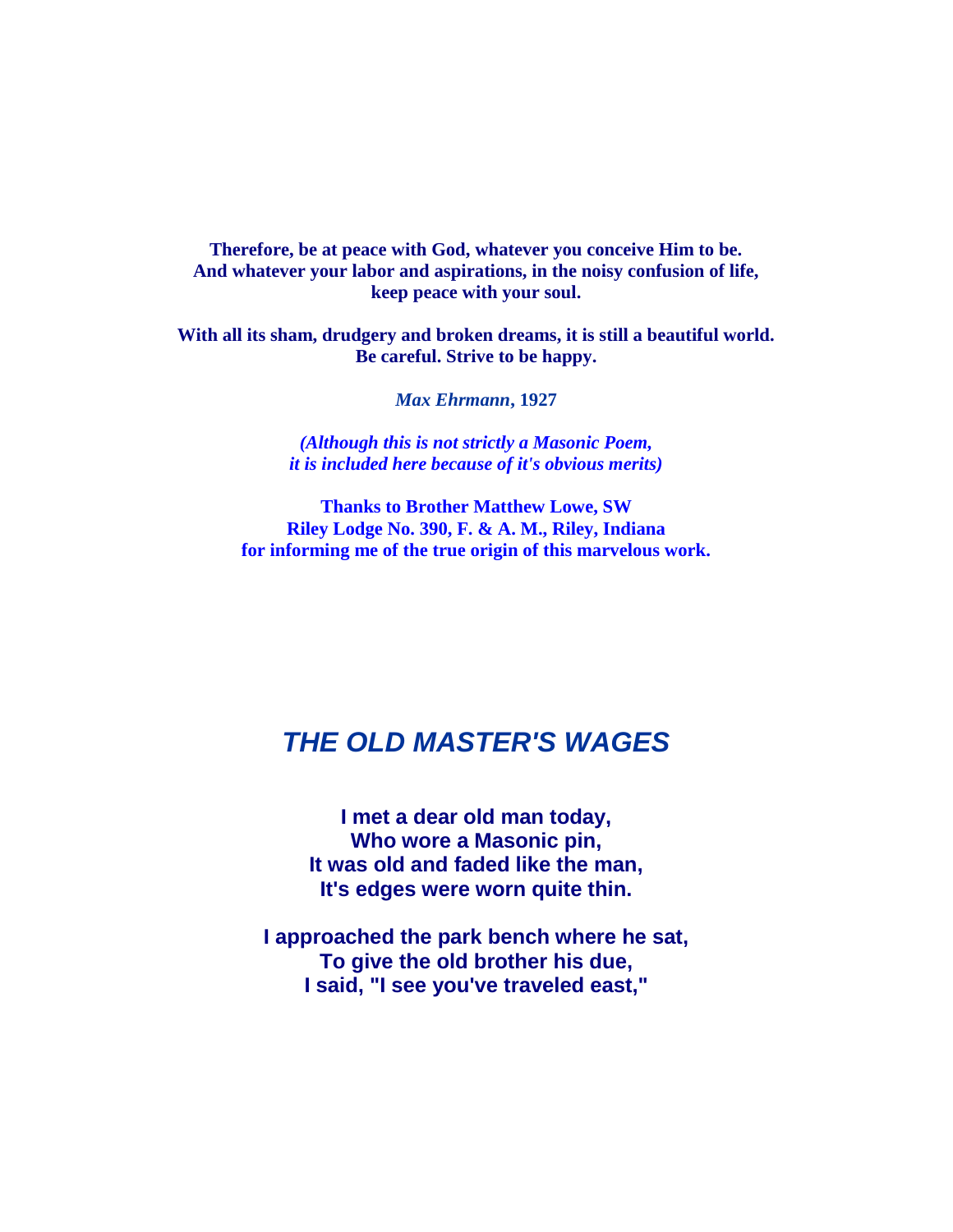**He said, "I have, have you."**

**I said, "I have, and in my day Before the all seeing sun, I played in the rubble, with Jubala Jubalo and Jubalum."**

**He shouted, "don't laugh at the work my son, It's good and sweet and true, And if you've traveled as you said, You should give these things their due."**

> **The word, the sign the token, The sweet Masonic prayer, The vow that all have taken, Who've climbed the inner stair.**

**The wages of a Mason, are never paid in gold, but the gain comes from contentment, when you're weak and growing old.**

**You see, I've carried my obligations, For almost fifty years, It has helped me through the hardships and the failures full of tears.**

**Now I'm losing my mind and body, Death is near but I don't despair, I've lived my life upon the level, And I'm dying upon the square.**

**Sometimes the greatest lessons**